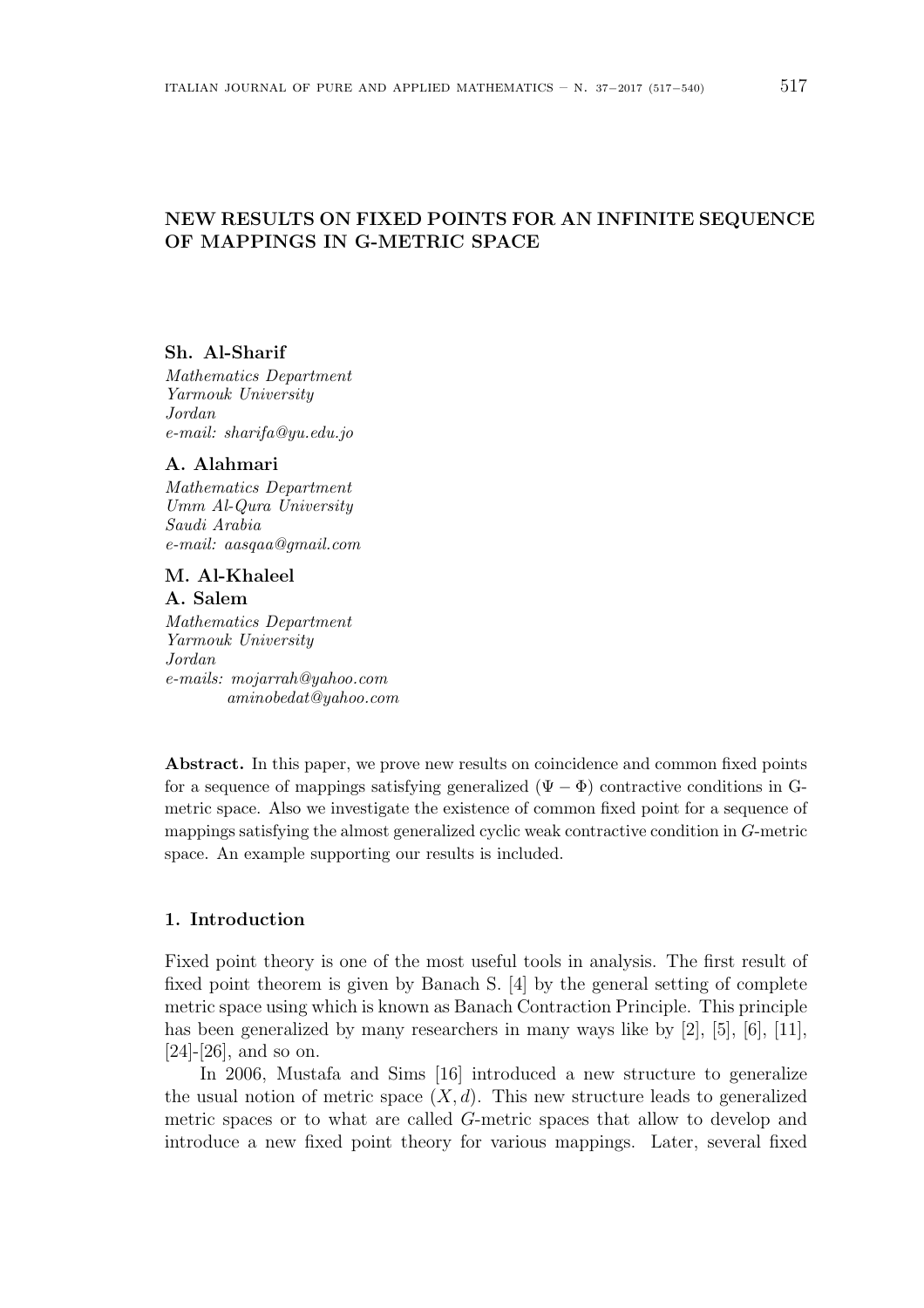point theorems were obtained in these new metric spaces for mappings satisfying certain contractive conditions. For example, in [9], [10], [13], [14] some fixed point results and theorems for self mappings satisfying some kind of contractive type conditions on complete *G*-metric spaces were proved. Abbas et. al. [1] studied common fixed point theorems for three maps in *G*-metric spaces. For other work on common fixed points using different conditions and considering more than three maps one can see [12, 23] and references therein. Fixed point results for cyclic *ϕ*-contraction mappings on metric spaces were proved by Pacurar and Rus [20]. Also, in [8], Karapinar obtained a unique fixed point of cyclic weak *ϕ*- contraction mappings. Whereas, Aydi [3] proved some fixed point theorems in *G*-metric spaces involving generalized cyclic contractions. Many researchers have also studied what are called coincidence points in *G*-metric spaces and obtained results for existence and uniqueness for such points, see for example [23], and for a recent work in metric spaces see [7].

In this paper, we prove some results on coincidence and common fixed points for a sequence of mappings in *G*-metric spaces.

Now, we give first in what follows preliminaries and basic definitions which will be used throughout the paper.

**Definition 1.1** [16] Let *X* be a non-empty set, and let  $G: X \times X \times X \to \mathbb{R}^+$  be a function satisfying the following properties.

(G1)  $G(x, y, z) = 0$  if  $x = y = z$ .

(G2)  $0 < G(x, x, y)$  whenever  $x \neq y$ , for all  $x, y \in X$ .

(G3)  $G(x, x, y) \le G(x, y, z)$  whenever  $y \ne z$ , for all  $x, y, z \in X$ .

(G4)  $G(x, y, z) = G(x, z, y) = G(y, x, z) = \dots$  (Symmetry in all three variables).

(G5)  $G(x, y, z) \le G(x, a, a) + G(a, y, z)$ , for all  $x, y, z, a \in X$ . (Rectangle Inequality).

Then the function *G* is called a generalized metric, or more specifically, a *G*-metric on  $X$ , and the pair  $(X, G)$  is called a generalized metric space,  $G$ -metric space.

**Example 1.2** [13] Let  $(X, d)$  be any metric space. Define the mappings  $G_s$  and  $G_m$  on  $X \times X \times X \to \mathbb{R}^+$  by

$$
G_s(x, y, z) = d(x, y) + d(y, z) + d(x, z),
$$
  
\n
$$
G_m(x, y, z) = \max\{d(x, y), d(y, z), d(x, z)\}, \forall x, y, z \in X.
$$

Then  $(X, G_s)$  and  $(X, G_m)$  are *G*-metric spaces.

**Definition 1.3** [16] Let  $(X, G)$  be a *G*-metric space, and let  $x_n$  be a sequence of points of *X*, a point  $x \in X$  is said to be the limit of the sequence  $x_n$ , if

$$
\lim_{n,m \to \infty} G(x, x_n, x_m) = 0,
$$

and one says that the sequence  $x_n$  is  $G$ -convergent.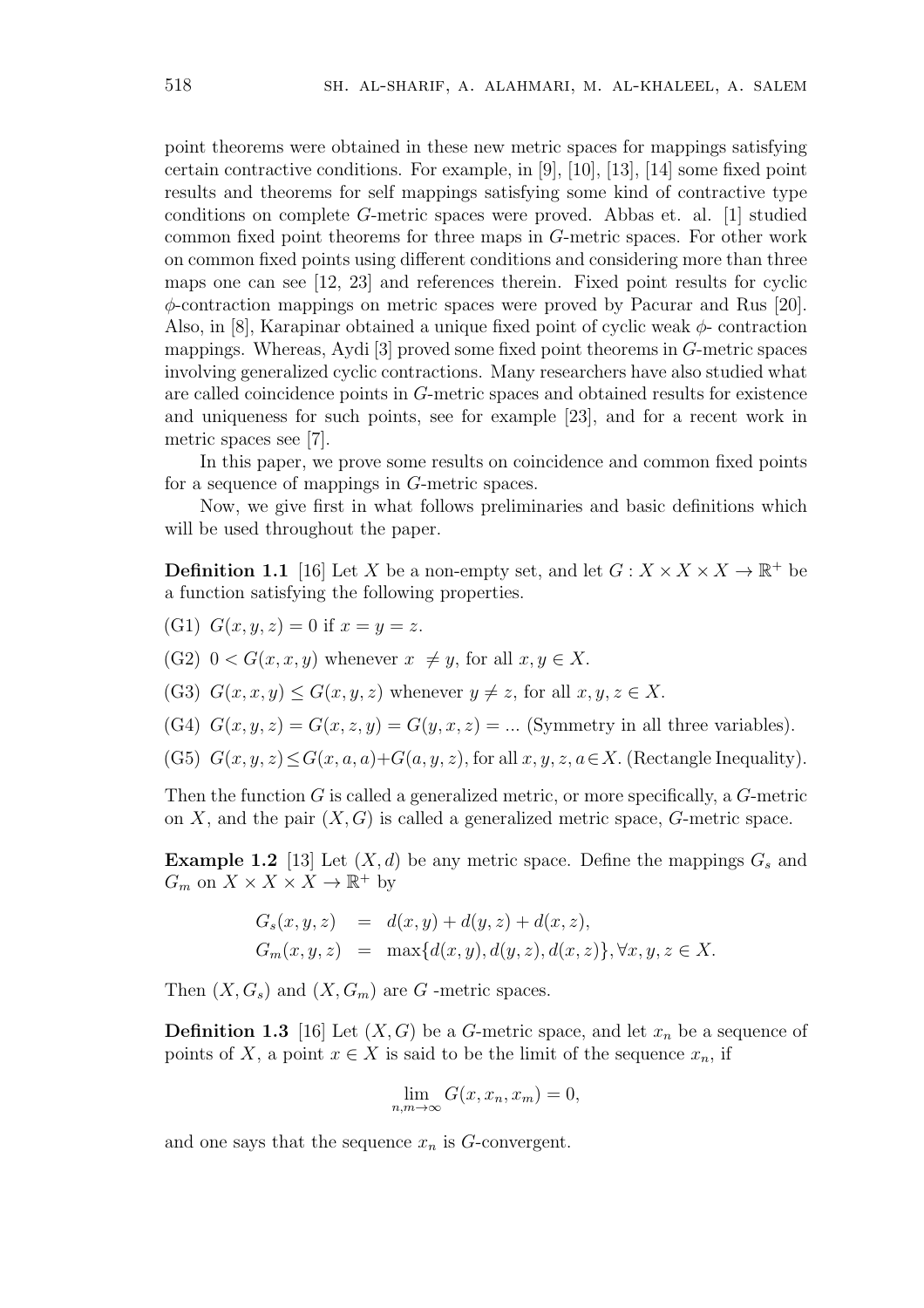**Proposition 1.4** [16] *Let* (*X, G*) *be a G-metric space, then the following are equivalent.*

- (1)  $x_n$  *is G-convergent to x.*
- $(2)$   $G(x_n, x_n, x) \rightarrow 0$ , *as*  $n \rightarrow \infty$ .
- (3)  $G(x_n, x, x) \to 0$ , as  $n \to \infty$ .
- $(4)$   $G(x_m, x_n, x) \rightarrow 0$ , *as*  $m, n \rightarrow \infty$ .

**Definition 1.5** [13] Let  $(X, G)$  be a *G*-metric space, a sequence  $x_n$  is called *G*-Cauchy if for every  $\epsilon > 0$ , there is  $N \in \mathbb{N}$  such that  $G(x_n, x_m, x_l) < \epsilon$ , for all  $n, m, l \geq N$ ; that is  $G(x_n, x_m, x_l) \to 0$ , as  $n, m, l \to \infty$ .

**Proposition 1.6** [17] *If* (*X, G*) *is a G-metric space, then the following are equivalent.*

- (1) *The sequence*  $x_n$  *is*  $G$ *-Cauchy.*
- (2) For every  $\epsilon > 0$ , there exists  $N \in \mathbb{N}$  such that  $G(x_n, x_m, x_m) < \epsilon$ , for all  $n, m \geq N$ .

**Definition 1.7** [16] A *G*-metric space (*X, G*) is said to be *G*-complete (or complete *G*-metric) if every *G*-Cauchy sequence in  $(X, G)$  is *G*-convergent in  $(X, G)$ .

**Definition 1.8** [16] Let  $(X, G)$  and  $(X', G')$  be two *G*-metric spaces, and let  $f:(X, G) \to (X', G')$  *be a function. Then f* is said to be *G*-continuous at a point  $a \in X$  if and only if, given  $\epsilon > 0$ , there exists  $\delta > 0$  such that  $x, y \in X$ ; and  $G(a, x, y) < \delta$  implies that  $G'(f(a), f(x), f(y)) < \epsilon$ . A function *f* is *G*-continuous at *X* if and only if it is *G*-continuous at all  $a \in X$ .

**Theorem 1.9** [16] *Let*  $(X, G)$  *and*  $(X', G')$  *be two G*-metric spaces. Then a func- $\text{tion } f: X \to X' \text{ is } G\text{-}continuous at a point  $x \in X$  if and only if it is  $G$  sequentially$ *continuous at x, that is; whenever*  $x_n$  *is*  $G$ *-convergent to*  $x$ *,*  $f(x_n)$  *is*  $G$ *-convergent*  $to$   $f(x)$ .

**Definition 1.10** [16] *Let*  $(X, G)$  *be a G-metric space. Then for*  $x_0 \in X, r > 0$ , *the*  $G$ *-ball with center*  $x_0$  *and radius*  $r$  *is* 

$$
B_G(x_0, r) = \{ y \in X : G(x_0, y, y) < r \}.
$$

**Theorem 1.11** [15] *Let*  $(X, G)$  *be a G-metric space. The sequence*  $x_n \subset X$  *is G*-convergent to *x* if it converges to *x* in the *G*-metric topology,  $T(G)$ .

**Definition 1.12** [7] The function  $\Psi : [0, \infty) \to [0, \infty)$  is called an altering distance function, if the following properties are satisfied.

- (i)  $\Psi$  is continuous and non-decreasing.
- (ii)  $\Psi(t) = 0$  if and only if  $t = 0$ .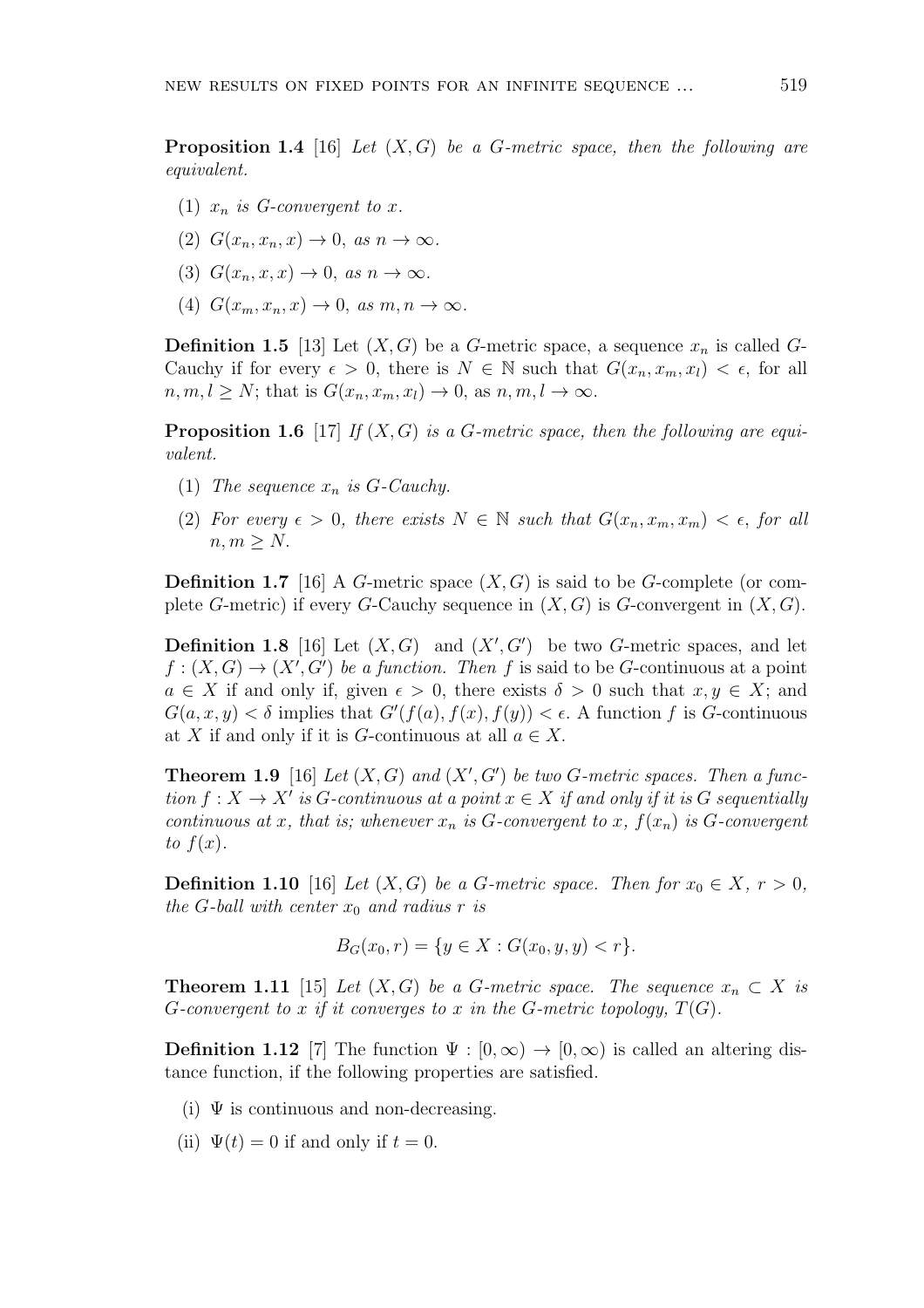**Definition 1.13** [7] Let  $f, g$  be two self mappings on partially ordered set  $(X, \preceq)$ . A pair  $(f, g)$  is said

- (i) weakly increasing if  $fx \leq g(fx)$  and  $gx \leq f(gx)$  for all  $x \in X$ .
- (ii) partially weakly increasing if  $fx \prec q(fx)$  for all  $x \in X$ .

**Definition 1.14** [7] Let  $(X, \prec)$  be partially ordered set and  $f, q, h: X \to X$  are given mappings such that  $fX \subseteq hX$  and  $gX \subseteq hX$ . We say that  $f$  and  $g$  are weakly increasing with respect to *h* if and only if for all  $x \in X$ , we have

$$
fx \preceq gy, \ \forall y \in h^{-1}(fx),
$$

and

$$
gx \preceq fy, \ \forall y \in h^{-1}(gx).
$$

If  $f = g$ , we say that f is weakly with respect to h.

**Definition 1.15** [7] Let  $(X, \preceq)$  be a partially ordered set and  $f, g, h: X \to X$ given mappings such that  $f(X) \subseteq h(X)$ . We say that  $(f, g)$  are partially weakly increasing with respect to *h* if and only if for all  $x \in X$ , we have

$$
fx \preceq gy, \ \forall y \in h^{-1}(fx).
$$

Note that, a pairs *f* and *g* is weakly increasing with respect to *h* if and only if the ordered pair  $(f, g)$  and  $(g, f)$  are partially weakly increasing with respect to *h*.

**Definition 1.16** [7] Let  $(X, d, \leq)$  be an ordered metric space. We say that *X* is regular if the following hypothesis holds: if  $\{x_n\}$  is a non-decreasing in X with respect to  $\preceq$  such that  $x_n \to x \in X$  as  $n \to \infty$ , then  $x_n \preceq x$  for all  $n \in \mathbb{N}$ .

**Definition 1.17** [21] Let *T* and *S* be two self mappings of a metric space  $(X, d)$ . *T* and *S* are said to be weakly compatible if for all  $x \in X$  the equality  $Tx = Sx$ implies  $TSx = STx$ .

#### **2. Main results**

**Theorem 2.18** *Let*  $(X, G)$  *be a complete ordered*  $G$ *-metric space such that*  $X$  *is regular.* Let  $T: X \to X$  be a self mappings and  $\{f_k\}_{k=1}^{\infty}$  a sequence of mappings *of X into itself.* Suppose that for every  $i, j \in \mathbb{N}$  and all  $x, y \in X$  with  $Tx$  and  $Ty$ *are comparable, we have*

$$
(2.1) \quad \Psi(G(f_ix, f_jy, f_jy)) \leq \Psi(M_{i,j}(x, y, y)) - \Phi(M_{i,j}(x, y, y)) \n+ L \min\{G(f_ix, f_ix, Tx), G(f_jy, f_jy, Ty), G(f_ix, Ty, Ty), G(f_jy, f_jy, Tx)\},\
$$

*where*  $L \geq 0$ *,* 

$$
M_{i,j}(x, y, y) = \max\{G(Tx, Ty, Ty), G(Tx, f_i x, f_i x), G(Ty, f_j y, f_j y), \\ \alpha[G(Tx, f_j y, f_j y) + G(f_i x, Ty, Ty)]\},\
$$

 $0 \leq \alpha \leq \frac{1}{2}$  $\frac{1}{2}$ *, and*  $\Psi : [0, \infty) \rightarrow [0, \infty)$  *is an altering distance function, and*  $\Phi$ :  $[0, \infty) \rightarrow [0, \infty)$  *is a continuous function with*  $\Phi(t) = 0$  *if and only if*  $t = 0$ *. Assume that*  $T$  *and*  $\{f_k\}_{k=1}^{\infty}$  *satisfy the following hypotheses:*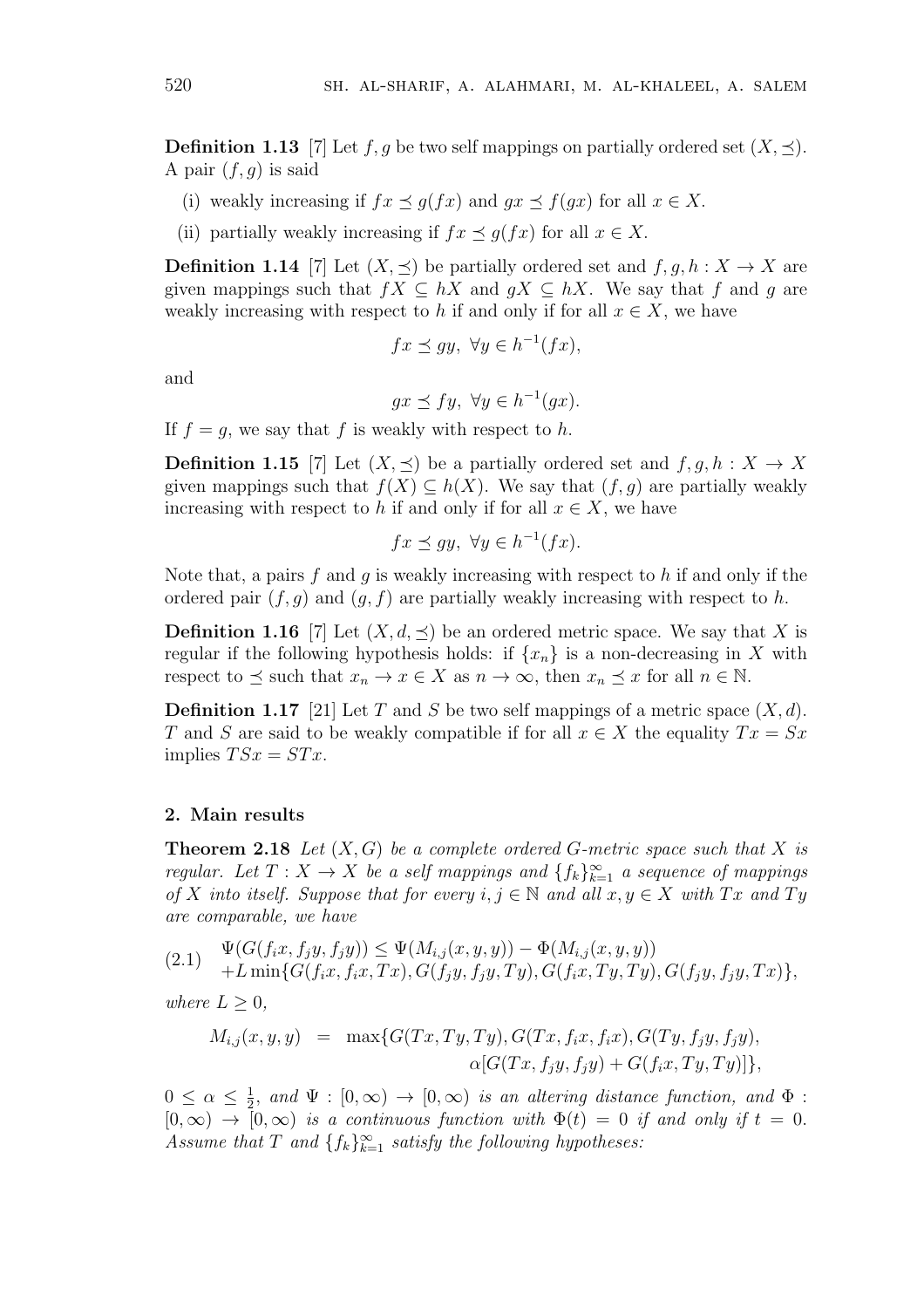- (i)  $f_k X \subseteq TX$ , for every  $k \in \mathbb{N}$ .
- (ii)  $TX$  *is a closed subset of*  $(X, G)$ *.*
- (iii)  $(f_i, f_j)$  are partially weakly increasing with respect to *T*, for every  $i, j \in \mathbb{N}$ *and*  $j > i$ .

*Then T* and  $\{f_k\}_{k=1}^{\infty}$  *have a coincidence point*  $u \in X$ *; that is*  $f_1u = f_2u = ... = Tu$ .

**Proof.** Let  $x_0$  be an arbitrary point in *X*. Since  $f_1 X \subseteq TX$ , there exists  $x_1 \in X$ such that  $Tx_1 = f_1x_0$ . Since  $f_2X \subseteq TX$ , there exists  $x_2 \in X$  such that  $Tx_2 = f_2x_1$ . Continuing this process, we can construct sequences  $\{x_n\}$  and  $\{y_n\}$  in X defined by

(2.2) 
$$
y_n = f_{n+1}x_n = Tx_{n+1}, \forall n \in \mathbb{N} \cup \{0\}.
$$

By construction, we have  $x_{n+1} \in T^{-1}(f_{n+1}x_n)$ . Then, using the fact that  $(f_{n+1}, f_{n+2})$  are partially weakly increasing with respect to *T*, we obtain

$$
Tx_{n+1} = f_{n+1}x_n \le f_{n+2}x_{n+1} = Tx_{n+2}, \forall n \in \mathbb{N} \cup \{0\}.
$$

Therefore, we can write

$$
Tx_1 \preceq Tx_2 \preceq \ldots \preceq Tx_{n+1} \preceq Tx_{n+2} \preceq \ldots,
$$

or

$$
(2.3) \t\t y_0 \preceq y_1 \preceq \ldots \preceq y_n \preceq y_{n+1} \ldots .
$$

We will prove our result in three steps.

**Step1.** We show that

$$
\lim_{n \to \infty} G(y_n, y_{n+1}, y_{n+1}) = 0,
$$

and

$$
\lim_{n \to \infty} G(y_n, y_n, y_{n+1}) = 0.
$$

**First case.** For every  $n \in \mathbb{N}$ , let  $y_{n-1} \neq y_{n+1}$ . Since  $Tx_n$  and  $Tx_{n+1}$  are comparable, by inequality (2.1), we have

$$
\Psi(G(y_n, y_{n+1}, y_{n+1}))
$$
\n
$$
= \Psi(G(f_{n+1}x_n, f_{n+2}x_{n+1}, f_{n+2}x_{n+1}))
$$
\n
$$
\leq \Psi(M_{n+1,n+2}(x_n, x_{n+1}, x_{n+1})) - \Phi(M_{n+1,n+2}(x_n, x_{n+1}, x_{n+1}))
$$
\n
$$
+ L \min\{G(f_{n+1}x_n, f_{n+1}x_n, Tx_n), G(f_{n+2}x_{n+1}, f_{n+2}x_{n+1}, Tx_{n+1}),
$$
\n(2.4)\n
$$
G(f_{n+1}x_n, Tx_{n+1}, Tx_{n+1}), G(f_{n+2}x_{n+1}, f_{n+2}x_{n+1}, Tx_n)\}
$$
\n
$$
= \Psi(M_{n+1,n+2}(x_n, x_{n+1}, x_{n+1})) - \Phi(M_{n+1,n+2}(x_n, x_{n+1}, x_{n+1}))
$$
\n
$$
+ L \min\left\{\n\begin{array}{l}\nG(y_n, y_n, y_{n-1}), G(y_{n+1}, y_{n+1}, y_n), \\
G(y_n, y_n, y_n), G(y_{n+1}, y_{n+1}, y_{n-1})\n\end{array}\n\right\}
$$
\n
$$
= \Psi(M_{n+1,n+2}(x_n, x_{n+1}, x_{n+1})) - \Phi(M_{n+1,n+2}(x_n, x_{n+1}, x_{n+1}))
$$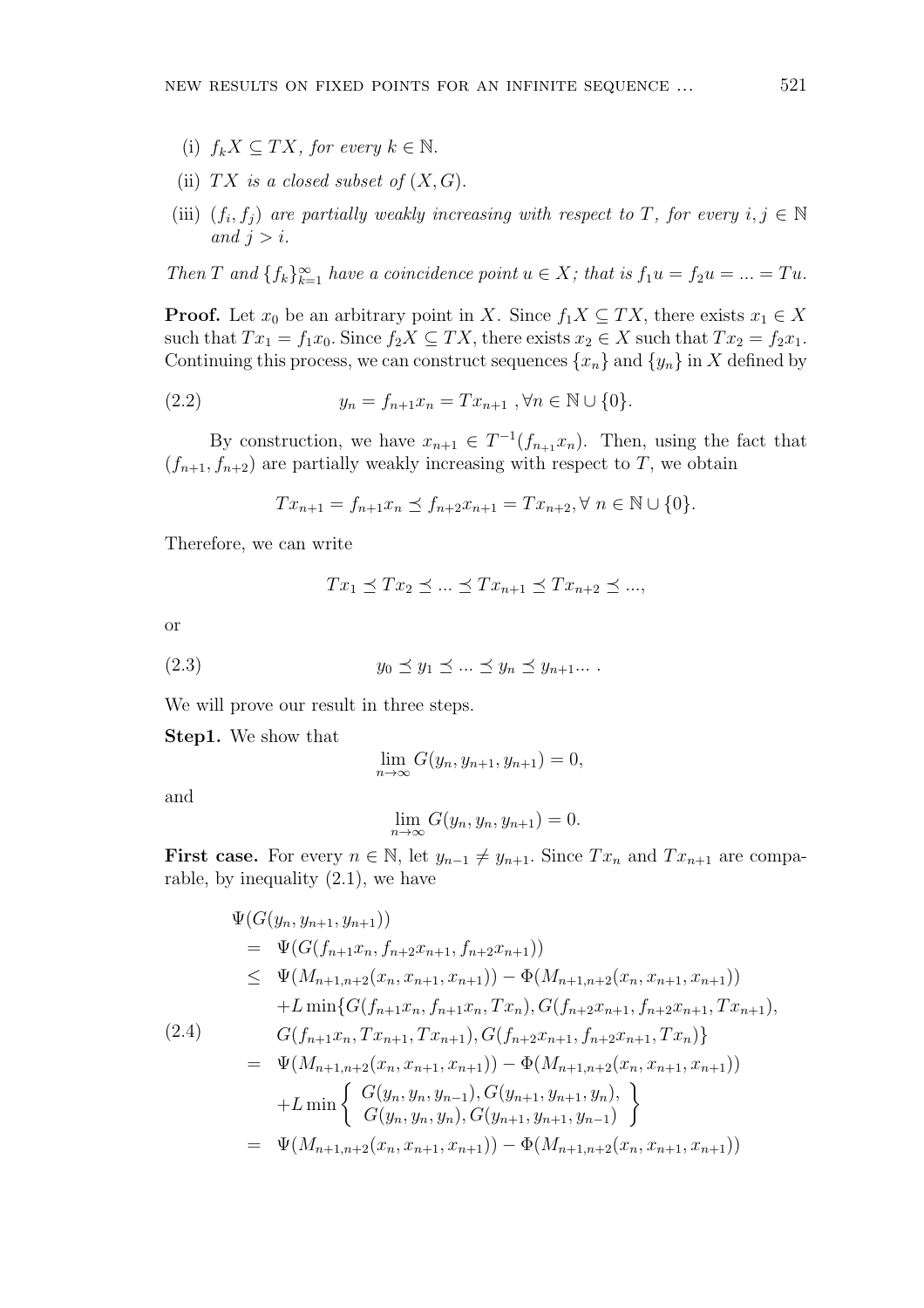where

$$
M_{n+1,n+2}(x_n, x_{n+1}, x_{n+1})
$$
  
= max 
$$
\begin{Bmatrix} G(Tx_n, Tx_{n+1}, Tx_{n+1}), G(Tx_n, f_{n+1}x_n, f_{n+1}x_n), \\ G(Tx_{n+1}, f_{n+2}x_{n+1}, f_{n+2}x_{n+1}), \\ \alpha[G(Tx_n, f_{n+2}x_{n+1}, f_{n+2}x_{n+1}) + G(f_{n+1}x_n, Tx_{n+1}, Tx_{n+1})] \end{Bmatrix}
$$
  
= max 
$$
\begin{Bmatrix} G(y_{n-1}, y_n, y_n), G(y_{n-1}, y_n, y_n), G(y_n, y_{n+1}, y_{n+1}), \\ \alpha[G(y_{n-1}, y_{n+1}, y_{n+1}) + G(y_n, y_n, y_n)] \end{Bmatrix}
$$
  
= max  $\{G(y_{n-1}, y_n, y_n), G(y_n, y_{n+1}, y_{n+1}), \alpha G(y_{n-1}, y_{n+1}, y_{n+1})\}.$ 

Now, we have

$$
G(y_{n-1}, y_{n+1}, y_{n+1}) \le G(y_{n-1}, y_n, y_n) + G(y_n, y_{n+1}, y_{n+1}).
$$

Hence, if  $G(y_{n-1}, y_n, y_n)$  ≤  $G(y_n, y_{n+1}, y_{n+1})$ , then we have

$$
G(y_{n-1}, y_{n+1}, y_{n+1}) \leq G(y_{n-1}, y_n, y_n) + G(y_n, y_{n+1}, y_{n+1})
$$
  
\n
$$
\leq G(y_n, y_{n+1}, y_{n+1}) + G(y_n, y_{n+1}, y_{n+1})
$$
  
\n
$$
= 2G(y_n, y_{n+1}, y_{n+1}).
$$

and

$$
\frac{1}{2}G(y_{n-1}, y_{n+1}, y_{n+1}) \le G(y_n, y_{n+1}, y_{n+1}).
$$

Therefore, for  $0 \leq \alpha \leq \frac{1}{2}$  $\frac{1}{2}$ , we have

$$
\alpha G(y_{n-1}, y_{n+1}, y_{n+1}) \le G(y_n, y_{n+1}, y_{n+1}).
$$

Similarly, one can do the same when  $G(y_n, y_{n+1}, y_{n+1}) \le G(y_{n-1}, y_n, y_n)$ . Therefore, for  $0 \leq \alpha \leq \frac{1}{2}$  $\frac{1}{2}$ , we have always

$$
\alpha G(y_{n-1}, y_{n+1}, y_{n+1}) \leq \max\{G(y_n, y_{n+1}, y_{n+1}), G(y_{n-1}, y_n, y_n)\}.
$$

It follows that

$$
(2.5) \qquad M_{n+1,n+2}(x_n, x_{n+1}, x_{n+1}) = \max\{G(y_{n-1}, y_n, y_n), G(y_n, y_{n+1}, y_{n+1})\}.
$$

If  $G(y_{n-1}, y_n, y_n) < G(y_n, y_{n+1}, y_{n+1})$ , then it follows from (2.5) that

$$
M_{n+1,n+2}(x_n, x_{n+1}, x_{n+1}) = G(y_n, y_{n+1}, y_{n+1}).
$$

Therefore, (2.4) implies that

$$
\Psi(G(y_n, y_{n+1}, y_{n+1})) \leq \Psi(G(y_n, y_{n+1}, y_{n+1})) - \Phi(G(y_n, y_{n+1}, y_{n+1})),
$$

which implies that  $\Phi(G(y_n, y_{n+1}, y_{n+1})) = 0$ , and hence we have

$$
G(y_n, y_{n+1}, y_{n+1}) = 0,
$$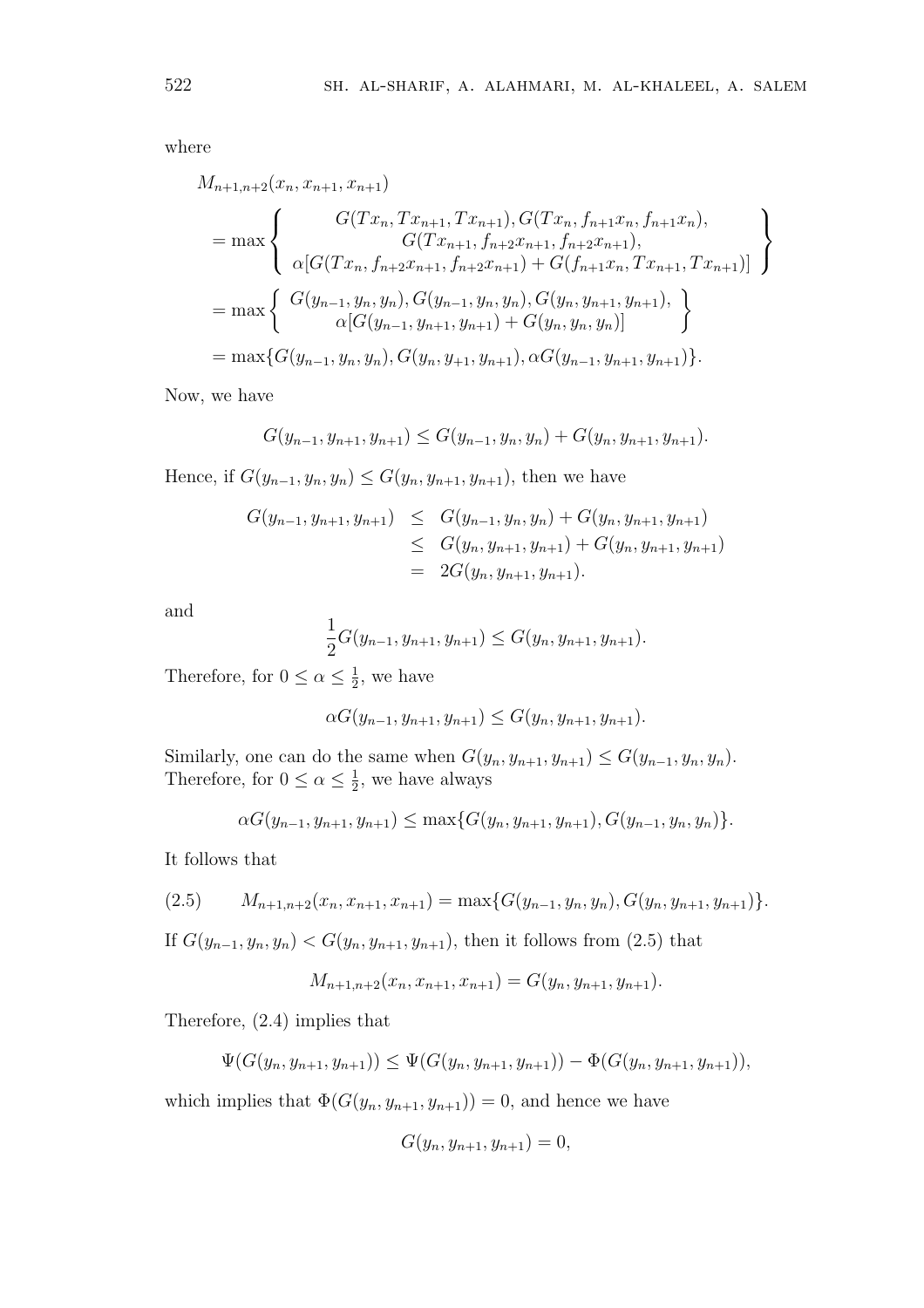or that  $y_{n-1} = y_{n+1}$ . This is a contradiction to our assumption that  $y_{n-1} \neq y_{n+1}$ . Therefore, for any  $n \in \mathbb{N}$ ,

$$
(2.6) \tG(y_n, y_{n+1}, y_{n+1}) \le G(y_{n-1}, y_n, y_n).
$$

It follows that the sequence  $\{G(y_n, y_{n+1}, y_{n+1})\}$  is a monotonic non-increasing sequence. Hence, there exists an  $r \geq 0$  such that

(2.7) 
$$
\lim_{n \to \infty} G(y_n, y_{n+1}, y_{n+1}) = r.
$$

We now prove that  $r = 0$ . As  $\Psi$  and  $\Phi$  are continuous, and taking the limit on both sides of (2.4), we get

$$
\Psi\left(\lim_{n\to\infty} G(y_n, y_{n+1}, y_{n+1})\right) \n\leq \Psi(\max\{\lim_{n\to\infty} G(y_{n-1}, y_n, y_n), \lim_{n\to\infty} G(y_n, y_{n+1}, y_{n+1})\}) \n- \Phi(\max\{\lim_{n\to\infty} G(y_{n-1}, y_n, y_n), \lim_{n\to\infty} G(y_n, y_{n+1}, y_{n+1})\}) \n\leq \Psi(\max\{\lim_{n\to\infty} G(y_{n-1}, y_n, y_n), \lim_{n\to\infty} G(y_n, y_{n+1}, y_{n+1})\}).
$$

Then, by (2.7), we deduce that

$$
\Psi(r) \leq \Psi(\max\{r, r\}) - \Phi(\max\{r, r\})
$$
  

$$
\leq \Psi(\max\{r, r\}) = \Psi(r),
$$

which implies that  $\Phi(\max\{r, r\}) = \Phi(r) = 0$ ; that is  $r = 0$ . Thus we have

$$
\lim_{n \to \infty} G(y_n, y_{n+1}, y_{n+1}) = 0.
$$

**Second case.** There exists an  $n \in \mathbb{N}$  such that  $y_{n-1} = y_{n+1}$ . If there exists an *n* ∈ N such that  $y_{n-1} = y_{n+1}$ , then by (2.3), we have

$$
y_{n-1}=y_n=y_{n+1}.
$$

On the other hand, we have

$$
M_{n+1,n+3}(x_n, x_{n+2}, x_{n+2})
$$
  
=  $\max\{G(Tx_n, Tx_{n+2}, Tx_{n+2}), G(Tx_n, f_{n+1}x_n, f_{n+1}x_n),$   
 $G(Tx_{n+2}, f_{n+3}x_{n+2}, f_{n+3}x_{n+2}),$   
 $\alpha[G(Tx_n, f_{n+3}x_{n+2}, f_{n+3}x_{n+2})$   
+ $G(Tx_{n+2}, Tx_{n+2}, f_{n+1}x_n)]\}$   
=  $\max\{G(y_{n-1}, y_{n+1}, y_{n+1}), G(y_{n-1}, y_n, y_n),$   
 $G(y_{n+1}, y_{n+2}, y_{n+2}),$   
 $\alpha[G(y_{n-1}, y_{n+2}, y_{n+2}) + G(y_{n+1}, y_{n+1}, y_n)]\}$   
=  $\max\{0, 0, G(y_{n+1}, y_{n+2}, y_{n+2}),$   
 $\alpha[G(y_{n-1}, y_{n+2}, y_{n+2}) + 0]\}$   
=  $\max\{0, 0, G(y_n, y_{n+2}, y_{n+2}), \alpha G(y_n, y_{n+2}, y_{n+2})\}.$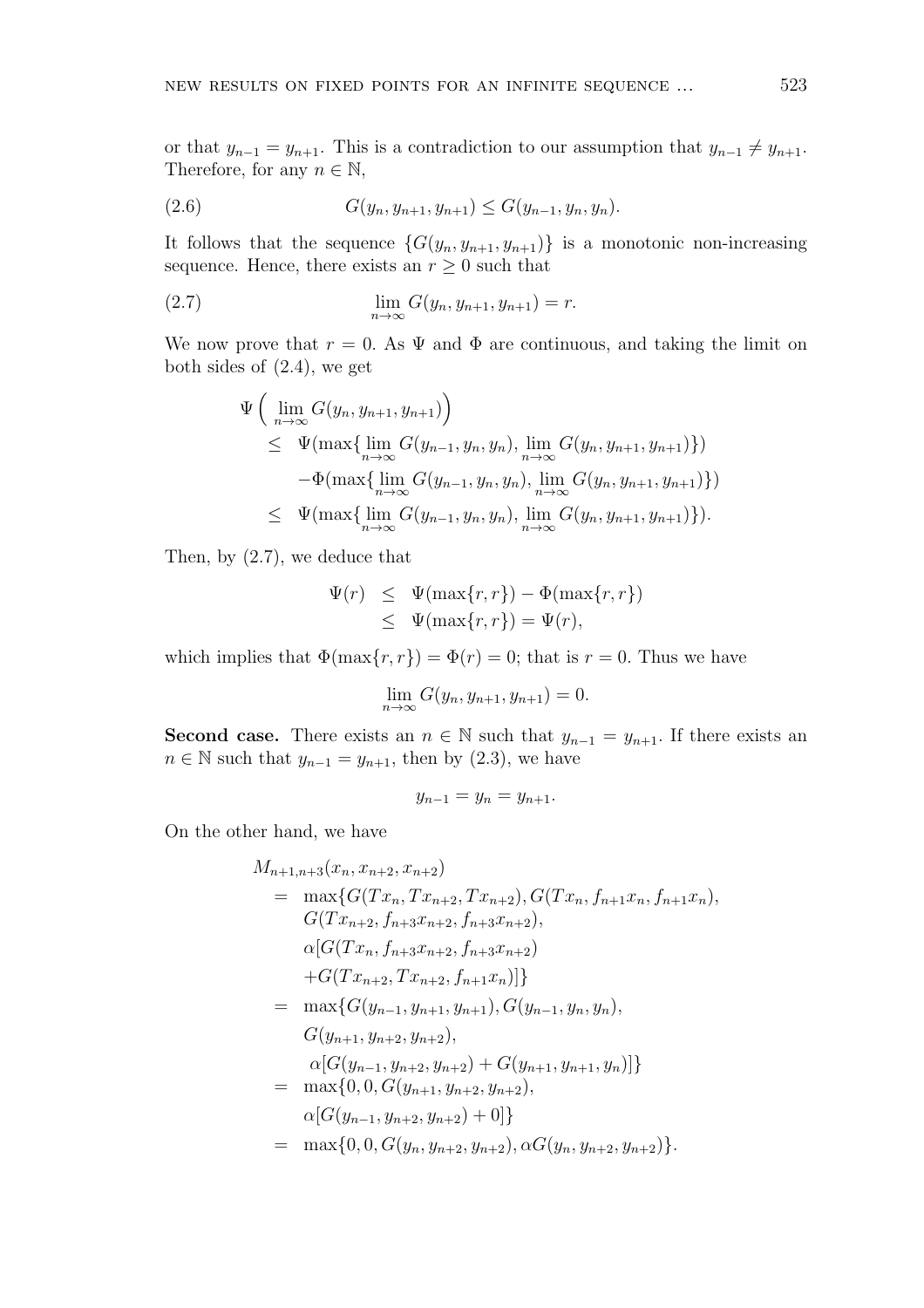Since  $0 \leq \alpha \leq \frac{1}{2}$  $\frac{1}{2}$ , we have

$$
M_{n+1,n+3}(x_n, x_{n+2}, x_{n+2}) = G(y_n, y_{n+2}, y_{n+2}).
$$

Since  $Tx_n$  and  $Tx_{n+2}$  are comparable. By inequality (2.1), we have

$$
\Psi(G(y_n, y_{n+2}, y_{n+2}))
$$
\n
$$
= \Psi(G(f_{n+1}x_n, f_{n+3}x_{n+2}, f_{n+3}x_{n+2}))
$$
\n
$$
\leq \Psi(M_{n+1,n+3}(x_n, x_{n+2}, x_{n+2})) - \Phi(M_{n+1,n+3}(x_n, x_{n+2}, x_{n+2}))
$$
\n
$$
+ L \min\{G(f_{n+1}x_n, f_{n+1}x_n, Tx_n), G(f_{n+3}x_{n+2}, f_{n+3}x_{n+2}, Tx_{n+2}), G(f_{n+1}x_n, Tx_{n+2}, Tx_n)\}
$$
\n
$$
= \Psi(G(y_n, y_{n+2}, y_{n+2})) - \Phi(G(y_n, y_{n+2}, y_{n+2}))
$$
\n
$$
+ L \min\{G(y_n, y_n, y_{n-1}), G(y_{n+2}, y_{n+2}, y_{n+1}), G(y_n, y_{n+1}, y_{n+1}), G(y_n, y_{n+2}, y_{n+2})\}
$$
\n
$$
= \Psi(G(y_n, y_{n+1}, y_{n+1}), G(y_{n+2}, y_{n+2}, y_{n-1})\}
$$
\n
$$
= \Psi(G(y_n, y_{n+2}, y_{n+2})) - \Phi(G(y_n, y_{n+2}, y_{n+2})) + 0
$$
\n
$$
\leq \Psi(G(y_n, y_{n+2}, y_{n+2})),
$$

which implies that  $\Phi(G(y_n, y_{n+2}, y_{n+2})) \leq 0$ ; that is  $G(y_n, y_{n+2}, y_{n+2}) = 0$ , and hence  $y_n = y_{n+2}$ . Thus, for  $k \geq n$ , we have  $y_k = y_{n-1}$ . This implies that

(2.8a) 
$$
\lim_{n \to \infty} G(y_n, y_{n+1}, y_{n+1}) = 0.
$$

Now,

$$
G(y_n, y_n, y_{n+1}) = G(y_n, y_{n+1}, y_n)
$$
  
\n
$$
\leq G(y_n, y_{n+1}, y_{n+1}) + G(y_{n+1}, y_{n+1}, y_n)
$$
  
\n
$$
= 2G(y_n, y_{n+1}, y_{n+1}),
$$

and by letting  $n \to \infty$  in the above inequality and using (2.8a), we get

(2.8b) 
$$
\lim_{n \to \infty} G(y_n, y_n, y_{n+1}) = 0.
$$

**Step 2.** We claim that  $\{y_n\}$  is a Cauchy sequence in *X*. Suppose the contrary, i.e.,  $\{y_n\}$  is not a Cauchy sequence. Then, there exists an  $\epsilon > 0$  for which we can find two subsequences  $\{y_{m(k)}\}$  and  $\{y_{n(k)}\}$  of  $\{y_n\}$  such that  $n(k)$  is the smallest index for which

(2.9) 
$$
n(k) > m(k) > k, G(y_{m(k)}, y_{n(k)}, y_{n(k)}) \ge \epsilon.
$$

This means that

(2.10) 
$$
G(y_{m(k)}, y_{n(k)-1}, y_{n(k)-1}) < \epsilon.
$$

Therefore, we use  $(2.9)$ ,  $(2.10)$ , and the rectangle inequality to get

$$
\epsilon \leq G(y_{m(k)}, y_{n(k)}, y_{n(k)})
$$
  
\n
$$
\leq G(y_{m(k)}, y_{n(k)-1}, y_{n(k)-1}) + G(y_{n(k)-1}, y_{n(k)}, y_{n(k)})
$$
  
\n
$$
< \epsilon + G(y_{n(k)-1}, y_{n(k)}, y_{n(k)}).
$$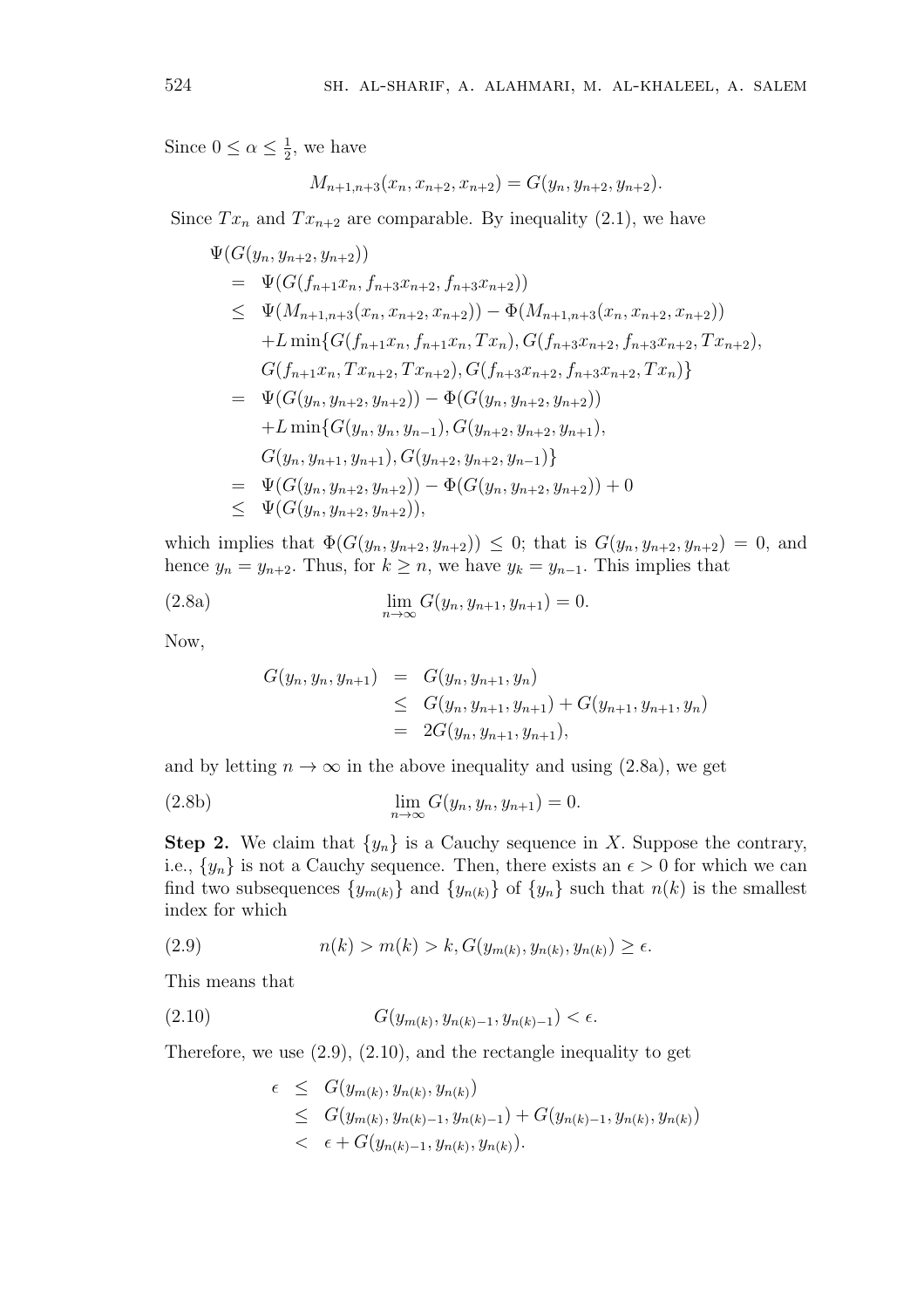Letting  $k \to \infty$  in the above inequality and using (2.8a), we obtain

(2.11) 
$$
\lim_{k \to \infty} G(y_{m(k)}, y_{n(k)}, y_{n(k)}) = \epsilon.
$$

Again, using the rectangle inequality we have

$$
|G(y_{m(k)-1}, y_{n(k)}, y_{n(k)}) - G(y_{m(k)}, y_{n(k)}, y_{n(k)})| \le G(y_{m(k)-1}, y_{m(k)}, y_{m(k)})
$$

Letting  $k \to \infty$  in the above inequality and using (2.8a), (2.11)

(2.12) 
$$
\lim_{k \to \infty} G(y_{m(k)-1}, y_{n(k)}, y_{n(k)}) = \epsilon.
$$

On the other hand, we have

$$
G(y_{m(k)}, y_{n(k)}, y_{n(k)}) \le G(y_{m(k)}, y_{n(k)+1}, y_{n(k)+1}) + G(y_{n(k)+1}, y_{n(k)}, y_{n(k)}).
$$

Letting  $k \to \infty$ , we have from the above inequality that

(2.13) 
$$
\epsilon \leq \lim_{k \to \infty} G(y_{m(k)}, y_{n(k)+1}, y_{n(k)+1}).
$$

Also, by rectangle inequality, we have

$$
G(y_{m(k)}, y_{n(k)}, y_{n(k)}) \le G(y_{m(k)}, y_{m(k)-1}, y_{m(k)-1}) + G(y_{m(k)-1}, y_{n(k)}, y_{n(k)})
$$
  
\n
$$
\le G(y_{m(k)}, y_{m(k)-1}, y_{m(k)-1}) + G(y_{m(k)-1}, y_{n(k)+1}, y_{n(k)+1})
$$
  
\n
$$
+ G(y_{n(k)+1}, y_{n(k)}, y_{n(k)}).
$$

Letting  $k \to \infty$  in the above inequality, and using (2.8b) and (2.11), we obtain

$$
\epsilon \leq \lim_{k \to \infty} G(y_{m(k)-1}, y_{n(k)+1}, y_{n(k)+1}).
$$

Now,

$$
G(y_{m(k)-1}, y_{n(k)+1}, y_{n(k)+1}) \le G(y_{m(k)-1}, y_{m(k)}, y_{m(k)}) + G(y_{m(k)}, y_{n(k)+1}, y_{n(k)+1})
$$
  
\n
$$
\le G(y_{m(k)-1}, y_{m(k)}, y_{m(k)}) + G(y_{m(k)}, y_{n(k)}, y_{n(k)})
$$
  
\n
$$
+ G(y_{n(k)}, y_{n(k)+1}, y_{n(k)+1}).
$$

Letting  $k \to \infty$  in the above inequality, and using (2.8a) and (2.13), we obtain

$$
\lim_{k \to \infty} G(y_{m(k)-1}, y_{n(k)+1}, y_{n(k)+1}) \le \epsilon.
$$

So,

(2.14) 
$$
\lim_{k \to \infty} G(y_{m(k)-1}, y_{n(k)+1}, y_{n(k)+1}) = \epsilon.
$$

Now, by the rectangle inequality, we have

$$
G(y_{m(k)}, y_{n(k)+1}, y_{n(k)+1}) \leq G(y_{m(k)}, y_{n(k)}, y_{n(k)}) + G(y_{n(k)}, y_{n(k)+1}, y_{n(k)+1})
$$
  
\n
$$
\leq G(y_{m(k)}, y_{m(k)-1}, y_{m(k)-1}) + G(y_{m(k)-1}, y_{n(k)}, y_{n(k)})
$$
  
\n
$$
+ G(y_{n(k)}, y_{n(k)+1}, y_{n(k)+1}).
$$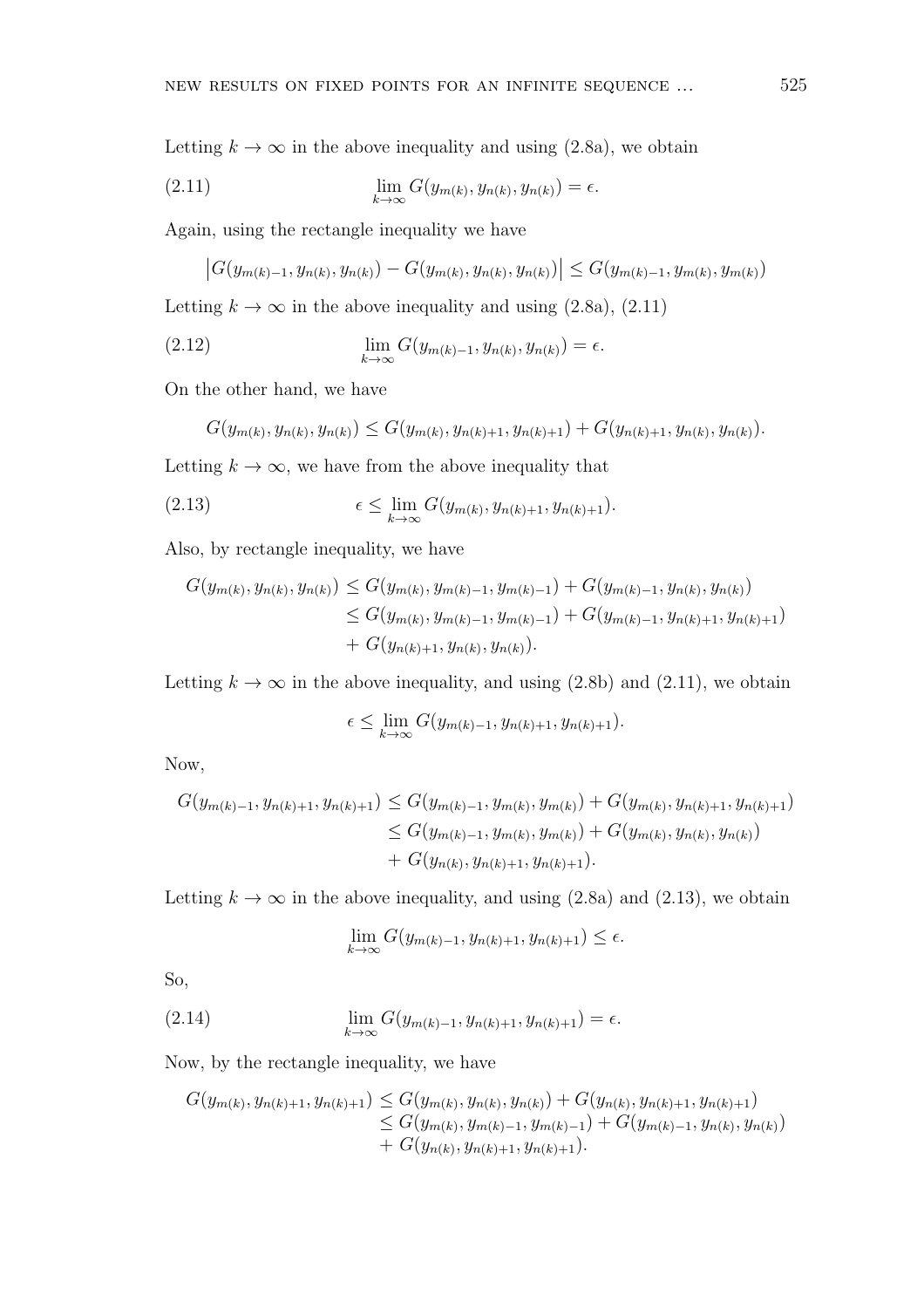Letting  $k \to \infty$  in the above inequality and using (2.8a) and (2.12) we obtain

(2.15) 
$$
\lim_{k \to \infty} G(y_{m(k)}, y_{n(k)+1}, y_{n(k)+1}) \le \epsilon.
$$

Therefore, from  $(2.12)$  and  $(2.15)$ , we have

(2.16) 
$$
\lim_{k \to \infty} G(y_{m(k)}, y_{n(k)+1}, y_{n(k)+1}) = \epsilon.
$$

From  $(2.1)$ , we have

$$
\Psi(G(y_{m(k)}, y_{n(k)+1}, y_{n(k)+1}))
$$
\n
$$
= \Psi(G(f_{m(k)+1}x_{m(k)}, f_{n(k)+2}x_{n(k)+1}, f_{n(k)+2}x_{n(k)+1}))
$$
\n
$$
\leq \Psi(M_{m(k)+1,n(k)+2}(x_{m(k)}, x_{n(k)+1}, x_{n(k)+1})
$$
\n
$$
-\Phi(M_{m(k)+1,n(k)+2}(x_{m(k)}, x_{n(k)+1}, x_{n(k)+1})
$$
\n
$$
+L \min\{G(Tx_{m(k)}, f_{m(k)+1}x_{m(k)}, f_{m(k)+1}x_{m(k)}),
$$
\n
$$
G(Tx_{n(k)+1}, f_{n(k)+2}x_{n(k)+1}, f_{n(k)+2}x_{n(k)+1}),
$$
\n
$$
G(f_{m(k)+1}x_{m(k)}, Tx_{n(k)+1}, Tx_{n(k)+1}, Tx_{m(k)})
$$
\n
$$
G(f_{n(k)+2}x_{n(k)+1}, f_{n(k)+2}x_{n(k)+1}, Tx_{m(k)})
$$

where

$$
M_{m(k)+1,n(k)+2}(x_{m(k)}, x_{n(k)+1}, x_{n(k)+1})
$$
  
=  $\max\{G(Tx_{m(k)}, Tx_{n(k)+1}, Tx_{n(k)+1}),$   
 $G(Tx_{m(k)}, f_{m(k)+1}x_{m(k)}, f_{m(k)+1}x_{m(k)}),$   
 $G(Tx_{n(k)+1}, f_{n(k)+2}x_{n(k)+1}, f_{n(k)+2}x_{n(k)+1}),$   
 $\alpha[G(Tx_{m(k)}, f_{n(k)+2}x_{n(k)+1}, f_{n(k)+2}x_{n(k)+1}) + G(f_{m(k)+1}x_{m(k)}, Tx_{n(k)+1}, Tx_{n(k)+1})]\}$   
=  $\max\{G(y_{m(k)-1}, y_{n(k)}, y_{n(k)}), G(y_{m(k)-1}, y_{m(k)}, y_{m(k)}),$   
 $G(y_{n(k)}, y_{n(k)+1}, y_{n(k)+1}), \alpha[G(y_{m(k)-1}, y_{n(k)+1}, y_{n(k)+1}) + G(y_{m(k)}, y_{n(k)}, y_{n(k)})]\},$ 

and

$$
L \min \{ G(Tx_{m(k)}, f_{m(k)+1}x_{m(k)}, f_{m(k)+1}x_{m(k)}),
$$
  
\n
$$
G(Tx_{n(k)+2}, f_{n(k)+2}x_{n(k)+1}, f_{n(k)+2}x_{n(k)+1}),
$$
  
\n
$$
G(f_{m(k)+1}x_{m(k)}, Tx_{n(k)+1}, Tx_{n(k)+1}),
$$
  
\n
$$
G((f_{n(k)+2}x_{n(k)+1}, f_{n(k)+2}x_{n(k)+1}, Tx_{m(k)})\}
$$
  
\n
$$
= L \min \{ G(y_{m(k)-1}, y_{m(k)}, y_{m(k)}), G(y_{n(k)+1}, y_{n(k)+1}, y_{n(k)+1}),
$$
  
\n
$$
G(y_{m(k)}, y_{n(k)}, y_{n(k)}), G(y_{n(k)+1}, y_{n(k)+1}, y_{m(k)-1}) \}.
$$

Letting  $k \to \infty$  in (2.17) and using (2.8a), (2.8b), (2.11), (2.12), (2.14), (2.16), and the continuity of  $\Psi$  and  $\Phi$ , we get that

$$
\Psi(\epsilon) \leq \Psi(\max{\epsilon, 0, 0, \alpha(\epsilon + \epsilon)}) - \Phi(\max{\epsilon, 0, 0, \alpha(\epsilon + \epsilon)})
$$
  
\$\leq\$ 
$$
\Psi(\max{\epsilon, 0, 0, \alpha(\epsilon + \epsilon)},
$$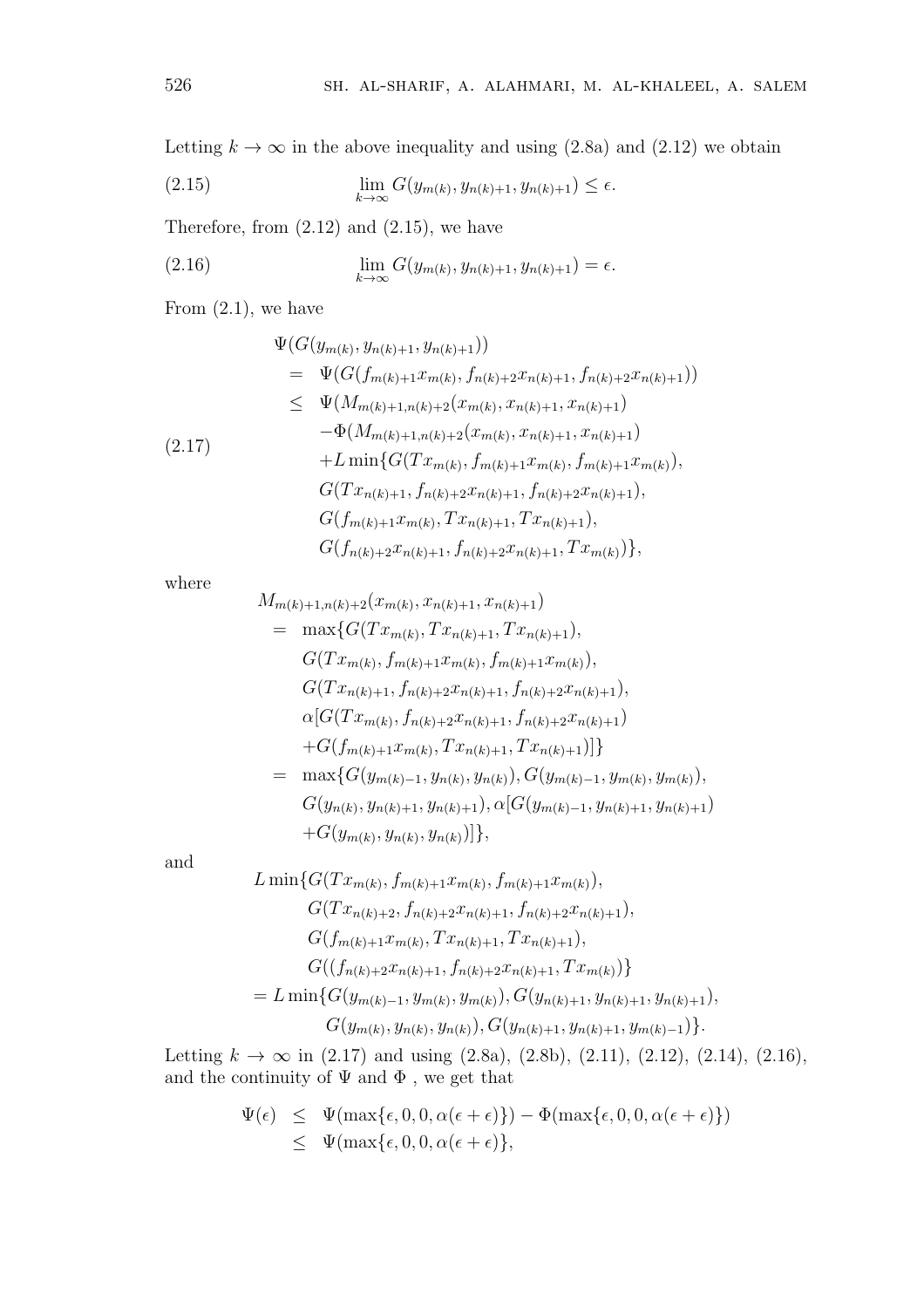or

$$
\Psi(\epsilon) \le \Psi(\epsilon) - \Phi(\epsilon) \le \Psi(\epsilon).
$$

Which implies that  $\Psi(\epsilon) = 0$  and hence,  $\epsilon = 0$ , which is a contradiction. Thus, *{yn}* is a Cauchy sequence in *X*.

**Step 3.** In this step, we show the existence of a coincidence point for  ${f_k}_{k=1}^{\infty}$ and *T*. From the completeness of  $(X, G)$ , there exists  $v \in X$  such that

$$
\lim_{n \to \infty} y_n = v.
$$

Since *TX* is a closed subset of  $(X, G)$ , there exists  $u \in X$  such that

$$
y_n = Tx_{n+1} \to Tu.
$$

Therefore,  $v = Tu$ . Since  $\{y_n\}$  is a non-decreasing sequence and X is regular, it follows from (2.18) that  $y_n \leq v$  for all  $n \in \mathbb{N} \cup \{0\}$ . Hence,

$$
Tx_n = y_{n-1} \preceq v = Tu.
$$

Applying inequality (2.1), we get

$$
\Psi(G(y_n, f_k u, f_k u)) = \Psi(G(f_{n+1} x_n, f_k u, f_k u))
$$
\n
$$
\leq \Psi(M_{n+1,k}(x_n, u, u)) - \Phi(M_{n+1,k}(x_n, u, u)) +
$$
\n
$$
L \min\{ G(f_{n+1} x_n, f_{n+1} x_n, Tx_n), G(f_k u, f_k u, Tu),
$$
\n
$$
G(f_{n+1} x_n, Tu, Tu), G(f_k u, f_k u, Tx_n) \},
$$

where

$$
M_{n+1,k}(x_n, u, u) = \max \{ G(Tx_n, Tu, Tu), G(Tx_n, f_{n+1}x_n, f_{n+1}x_n), G(Tu, f_ku, f_ku) \}
$$
  
\n
$$
\alpha [G(Tx_n, f_ku, f_ku) + G(f_{n+1}x_n, Tu, Tu)] \}
$$
  
\n
$$
= \max \{ G(y_{n-1}, v, v), G(y_{n-1}, y_n, y_n), G(v, f_ku, f_ku),
$$
  
\n
$$
\alpha [G(y_{n-1}, f_ku, f_ku) + G(y_n, v, v)] \},
$$

and

$$
L \min \left\{ \begin{array}{c} G(f_{n+1}x_n, f_{n+1}x_n, Tx_n), G(f_ku, f_ku, Tu), \\ G(f_{n+1}x_n, Tu, Tu), G(Tu, Tu, f_{n+1}x_n) \end{array} \right\}
$$
  
= 
$$
L \min \left\{ \begin{array}{c} G(y_{n-1}, y_{n-1}, y_n), G(f_ku, f_ku, v), \\ G(y_n, v, v), G(v, v, y_{n-1}) \end{array} \right\}.
$$

Letting  $n \to \infty$  in (2.19) and using (2.18), we obtain

$$
\Psi(G(v, f_k u, f_k u)) \leq \Psi(\max\{0, 0, G(v, f_k u, f_k u), \alpha[G(v, f_k u, f_k u) + 0]\})
$$
  
 
$$
- \Phi(\max 0, 0, G(v, f_k u, f_k u), \alpha[G(v, f_k u, f_k u) + 0])
$$
  
 
$$
+ L \min\{0, G(f_k u, f_k u, v), 0, 0\}
$$

Since,  $0 \leq \alpha \leq \frac{1}{2}$  $\frac{1}{2}$ , we have

$$
\Psi(G(v, f_k u, f_k u)) = \Psi(G(v, f_k u, f_k u)) - \Phi(G(v, f_k u, f_k u)),
$$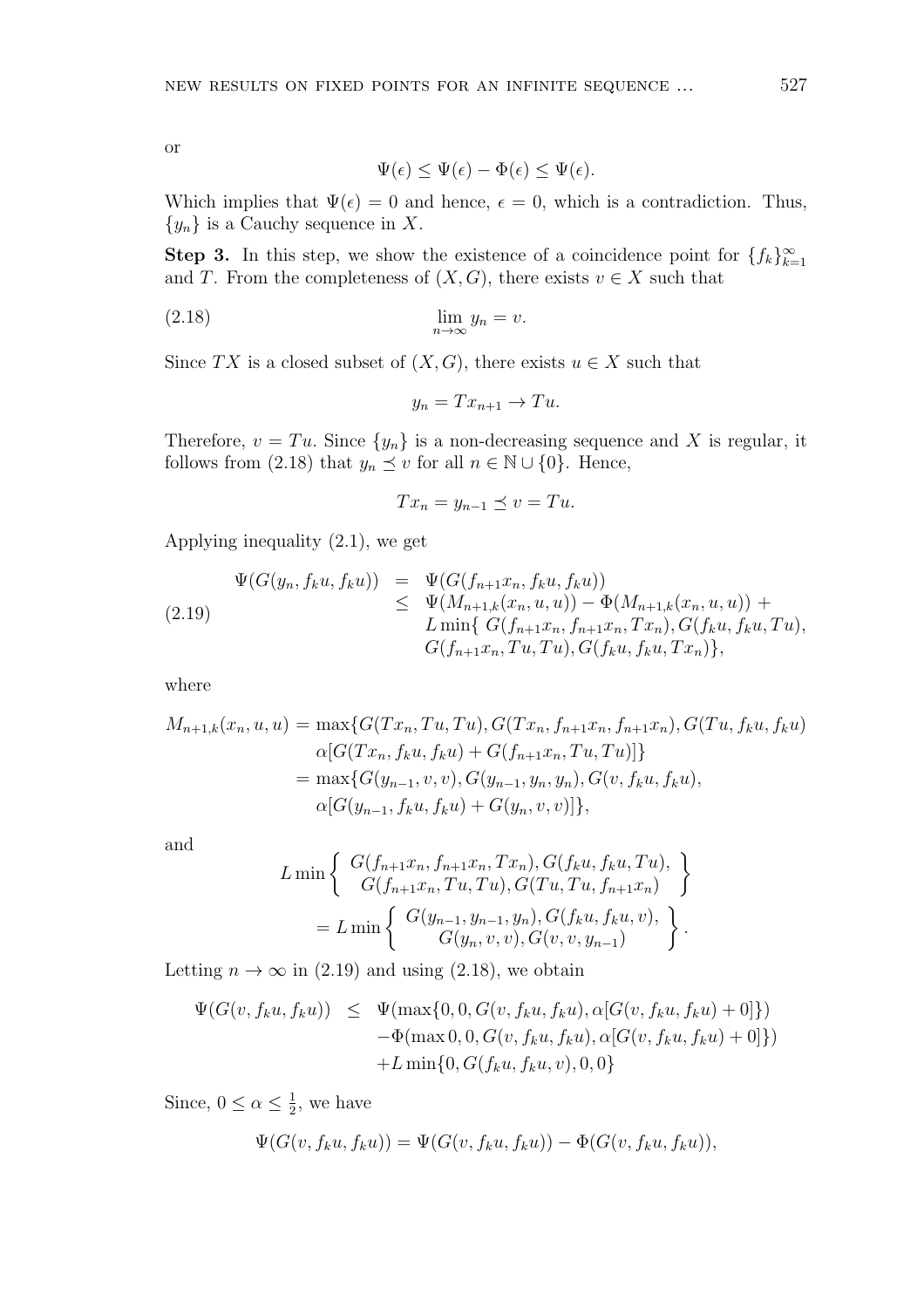which implies that  $\Phi(G(v, f_k u, f_k u)) = 0$ ; that is  $G(v, f_k u, f_k u) = 0$ , and hence

$$
Tu = v = f_k u, \forall k \in \mathbb{N}.
$$

Therefore, *u* is a coincidence point of  $\{f_k\}_{k=1}^{\infty}$  and *T*.

The proof of the following theorem is omitted. It is similar to that of Theorem 2.18.

**Theorem 2.19** *Let*  $(X, G)$  *be a complete ordered G-metric space such that*  $X$  *is regular.* Let  $T: X \to X$  be a self mappings and  $\{f_k\}_{k=1}^{\infty}$  a sequence of mappings *of X into itself.* Suppose that for every  $i, j \in \mathbb{N}$  and all  $x, y \in X$  with  $Tx$  and  $Ty$ *are comparable, we have*

$$
\Psi(G(f_ix, f_jy, f_jy)) \le \Psi(M_{i,j}(x, y, y)) - \Phi((N_{i,j}(x, y, y)),
$$

*where*

$$
M_{i,j}(x, y, y) = \max\{G(Tx, Ty, Ty), G(Tx, f_i x, f_i x), G(Ty, f_j y, f_j y), \\ \alpha[G(Tx, f_j y, f_j y) + G(Ty, Ty, f_i x)]\},\
$$

*and*  $0 \leq \alpha \leq \frac{1}{2}$  $\frac{1}{2}$ 

$$
N_{i,j}(x, y, y) = \max\{G(Tx, Ty, Ty), G(Tx, f_jy, f_jy), G(Ty, Ty, f_ix)\},\
$$

 $\alpha$ *and*  $\Psi : [0, \infty) \to [0, \infty)$  *is an altering distance function, and*  $\Phi : [0, \infty) \to [0, \infty)$ *is a continuous function with*  $\Phi(t) = 0$  *if and only if*  $t = 0$ *. Assume that T* and  ${f_k}_{k=1}^\infty$  *satisfy the following hypotheses:* 

- (i)  $f_k X \subseteq TX$ *, for every*  $k \in \mathbb{N}$ .
- (ii)  $TX$  *is a closed subset of*  $(X, G)$ *.*
- (iii)  $(f_i, f_j)$  are partially weakly increasing with respect to *T*, for every  $i, j \in \mathbb{N}$ *and*  $j > i$ .

*Then T* and  $\{f_k\}_{k=1}^{\infty}$  *have a coincidence point*  $u \in X$ *; that is*  $f_1u = f_2u = ... = Tu$ .

**Corollary 2.20** *Let* (*X, G*) *be a complete ordered G-metric space such that X is regular.* Let  $\{f_k\}_{k=1}^{\infty}$  be a sequence of mappings of X into itself. Suppose that *for every*  $i, j \in \mathbb{N}$  *and all*  $x, y \in X$  *are comparable, we have* 

$$
\Psi(G(f_ix, f_jy, f_jy)) \leq \Psi(M_{i,j}(x, y, y)) - \Phi((M_{i,j}(x, y, y))+L \min \left\{ \begin{array}{l} G(f_ix, f_ix, x), G(f_jy, f_jy, y), \\ G(f_ix, y, y), G(f_jy, f_jy, x) \end{array} \right\}
$$

*where*

$$
M_{i,j}(x, y, y) = \max\{G(x, y, y), G(x, f_i x, f_i x), G(y, f_j y, f_j y), \\ \alpha[G(x, f_j y, f_j y) + G(y, y, f_i x)]\},\
$$

 $0 \leq \alpha \leq \frac{1}{2}$  $\frac{1}{2}$ *, and*  $\Psi$  *and*  $\Phi$  *are as in Theorem* 2.18*.* 

*If*  $(f_i, f_j)$  *is partially weakly increasing, for every*  $i, j \in \mathbb{N}$ *, then the sequence of mappings*  $\{f_k\}_{k=1}^{\infty}$  *has a common fixed point*  $u \in X$ ; *that is,*  $f_1u = f_2u = ... = u$ .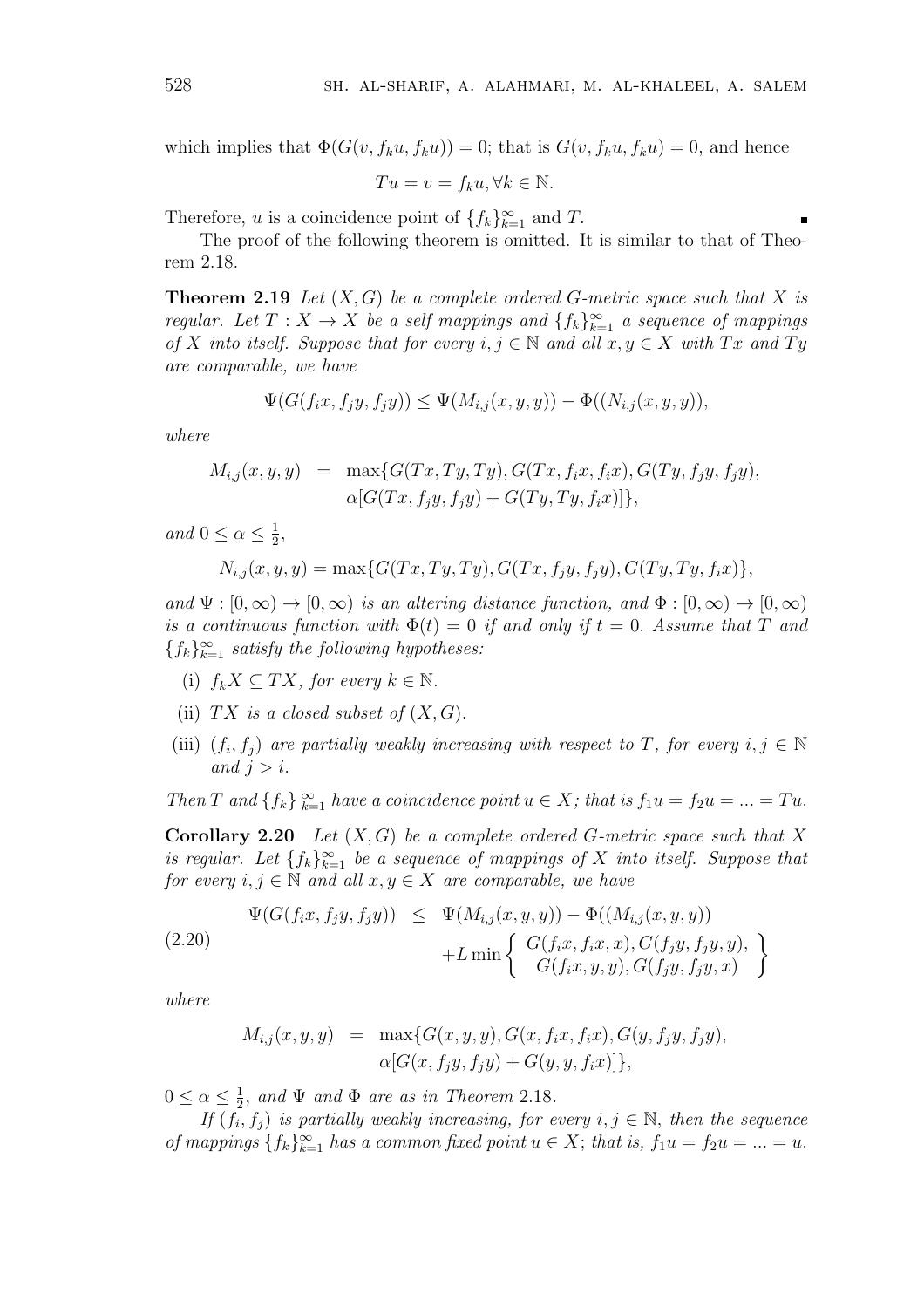**Proof.** It follows straightforwardly from Theorem 2.18, by taking the mapping  $Tx = x$ .

**Corollary 2.21** *Let* (*X, G*) *be a complete ordered G-metric space such that X is regular.* Let  $\{f_k\}_{k=1}^{\infty}$  be a sequence of mappings of X into itself. Suppose that for *every*  $i, j \in \mathbb{N}$  *and all*  $x, y \in X$  *are comparable, we have* 

(2.21) 
$$
\Psi(G(f_i x, f_j y, f_j y)) \leq \Psi(M_{i,j}(x, y, y)) - \Phi((N_{i,j}(x, y, y)))
$$

*where*

$$
M_{i,j}(x, y, y) = \max\{G(x, y, y), G(x, f_i x, f_i x), G(y, f_j y, f_j y), \\ \alpha[G(x, f_j y, f_j y) + G(y, y, f_i x)]\},\
$$

*and*  $0 \leq \alpha \leq \frac{1}{2}$  $\frac{1}{2}$ ,

$$
N_{i,j}(x, y, y) = \max\{G(x, y, y), G(x, f_jy, f_jy), G(y, y, f_ix)\},\
$$

*and* Ψ *and* Φ *are as in Theorem* 2.19*.*

*If*  $(f_i, f_j)$  *is partially weakly increasing, for every*  $i, j \in \mathbb{N}$ *, then the sequence of mappings*  $\{f_k\}_{k=1}^{\infty}$  *has a common fixed point*  $u \in X$ ; *that is,*  $f_1u = f_2u = ... = u$ .

**Proof.** It follows straightforwardly from Theorem 2.19, by taking the mapping  $Tx = x$ .

The following examples illustrate Corollary 2.20 and 2.21.

**Example 2.22** Let  $X = \{0, 1, 2, 3, ...\}$ . We define a partial order  $\preceq$  on  $X$  as  $x \preceq y$ if *x* ≥ *y* for all *x*, *y*  $\in$  *X*. Let *G* : *X* × *X* × *X* → [0, ∞) be given by:

$$
G(x, y, z) = \begin{cases} 0, & x = y = z, \\ x + y + z, & x \neq y \neq z, \\ x + y, & z = x \text{ or } z = y. \end{cases}
$$

Let  $f_k: X \to X$  be defined by:

$$
f_k(x) = \begin{cases} 0, & 0 \le x < k, \\ x - 1, & x \ge k. \end{cases}
$$

For every  $k \in \mathbb{N}$ , define  $\Psi, \Phi : [0, \infty) \to [0, \infty)$  by  $\Psi(t) = t^2$  and  $\Phi(t) = \ln(1 + t)$ . Then we have the following.

(i)  $(X, G, \preceq)$  is a complete partially ordered *G*-metric space.

- $(ii)(X, G, \preceq)$  is regular.
- (iii)  $(f_i, f_j)$  are partially weakly increasing for every  $i, j \in \mathbb{N}$  such that  $j > i$ .
- (iv) For any  $i, j \in \mathbb{N}$ ,  $f_i$  and  $f_j$  satisfy (21), for every  $x, y \in X$  with  $x \preceq y$ .

Thus, by Corollary 2.21,  $\{f_k\}_{k=1}^{\infty}$  have a common fixed point. Moreover, 0 is the unique common fixed point of  $\{f_k\}_{k=1}^{\infty}$ .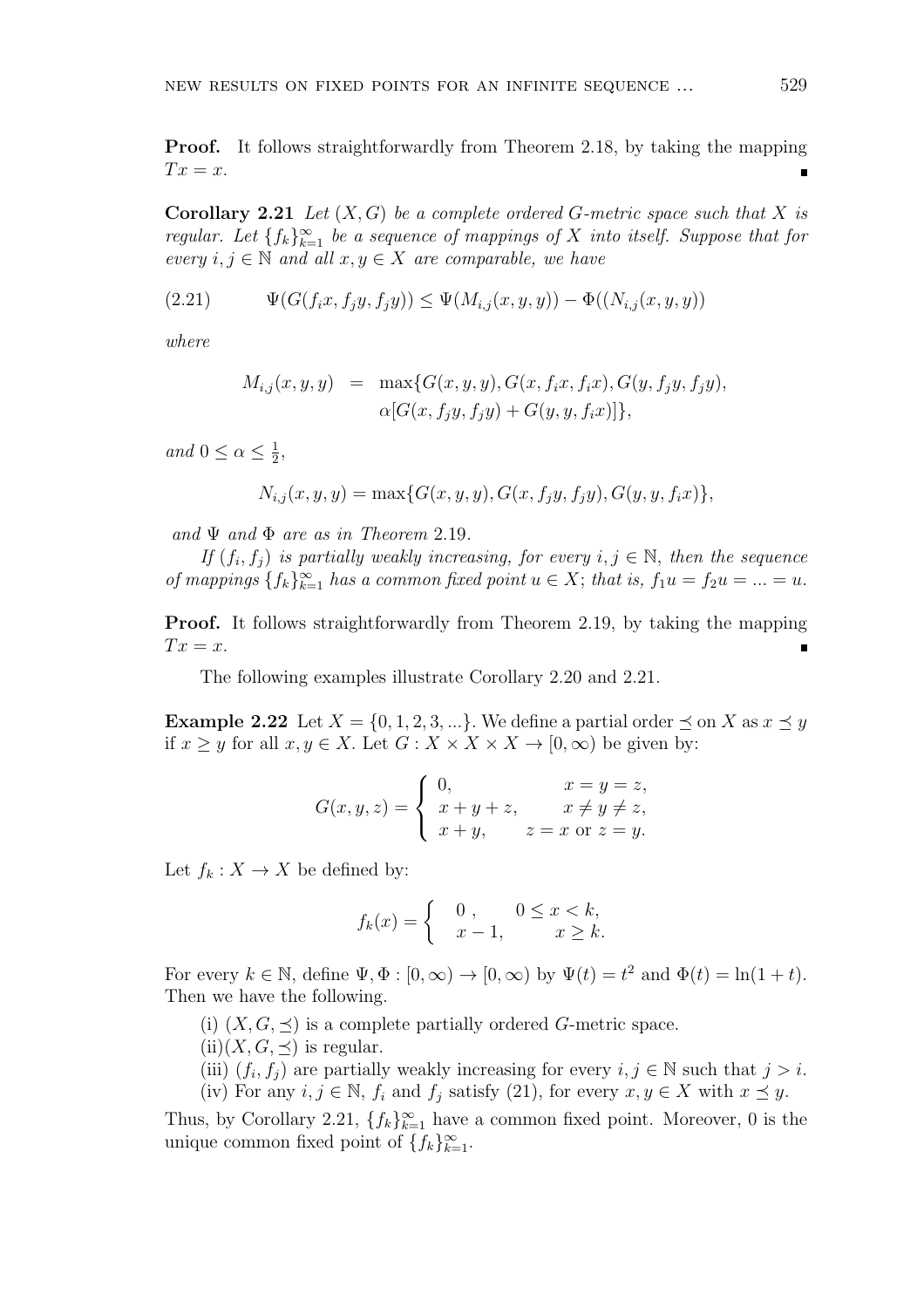**Solution.** The proof of (i) is clear. We need to show that *X* is regular, let  $\{x_n\}$ be a non-decreasing sequence in *X* with respect to  $\preceq$  such that  $x_n \to x$ , then there exists  $k \in \mathbb{N}$  such that  $x_n = x$  for all  $n \geq k$ . Hence,  $(X, G, \preceq)$  is regular.

To prove (iii), let  $x \in X$  and  $i, j \in \mathbb{N}$  such that  $j > i$ . If  $x < i$ , then  $f_i x = 0$ and  $f_i(f_ix) = 0$ . So,  $f_ix \leq f_i(f_ix)$ .

If  $i \leq x \leq j$ , then  $f_i x = x - 1$  and  $f_i(f_i x) = 0$ , so,  $f_i x = x - 1 \geq 0 = f_i(f_i x)$ or  $f_i x \preceq f_i(f_i x)$ .

Finally, if  $x \geq j$ , then  $f_i x = x - 1$  and  $f_j(f_i x) = x - 2$ , so,  $f_i x = x - 1 \geq$  $x-2 = f_j(f_ix)$  or  $f_ix \leq f_j(f_ix)$ . Therefore,  $(f_i, f_j)$  are partially weakly increasing.

Now, we prove (iv). By its symmetry and without loss of generality, it suffices to assume that  $i \leq j$ . Let  $x, y \in X$  with  $x \preceq y$ , so  $x \geq y$ . Then, the following cases are possible.

**Case 1.**  $x < i$  and  $y < j$ . Then  $f_i x = 0$  and  $f_j y = 0$  and hence,

$$
G(f_ix, f_jy, f_jy) = 0,
$$

$$
M_{i,j}(x, y, y) = \max\{G(x, y, y), G(x, 0, 0), G(y, 0, 0), \alpha[G(x, 0, 0) + G(0, y, y)]\}
$$
  
= 
$$
\max\{G(x, y, y), x, y\},
$$

and

$$
N_{i,j}(x, y, y) = \max\{G(x, y, y), G(x, 0, 0), G(0, y, y)\}
$$
  
= 
$$
\max\{G(x, y, y), x, y\}.
$$

Since, by elementary calculus,  $\Psi(t) - \Phi(t) \geq 0$ , for every  $t \geq 0$ , we have

$$
\Psi(0) = 0 \le \Psi(\max\{G(x, y, y), x, y\}) - \Phi(\max\{G(x, y, y), x, y\}),
$$

or

$$
\Psi(G(f_ix, f_jy, f_jy)) \le \Psi(M_{i,j}(x, y, y)) - \Phi(G(N_{i,j}(x, y, y))).
$$
  
is and  $y \le i$ . Then  $f \circ g = x - 1$  and  $f \circ g = 0$  and hence

**Case 2**.  $x \geq i$  and  $y < j$ . Then  $f_i x = x - 1$  and  $f_j y = 0$  and hence,

 $G(f_ix, f_jy, f_jy) = x - 1,$ 

$$
M_{i,j}(x, y, y) = \max\{G(x, y, y), G(x, x - 1, x - 1), G(y, 0, 0),
$$
  
\n
$$
\alpha[G(x, 0, 0) + G(x - 1, y, y)]\}
$$
  
\n
$$
= \max\{G(x, y, y), 2x - 1, y, \alpha[x + G(x - 1, y, y)]\}
$$
  
\n
$$
= 2x - 1,
$$

and

$$
N_{i,j}(x, y, y) = \max\{G(x, y, y), G(x, 0, 0), G(x - 1, y, y)\}
$$
  
= 
$$
\max\{G(x, y, y), x, G(x - 1, y, y)\}
$$
  
= 
$$
\begin{cases} 2x - 1, & x = y \text{ or } x - 1 = y, \\ x + y, & x \neq y \text{ and } x - 1 \neq y. \end{cases}
$$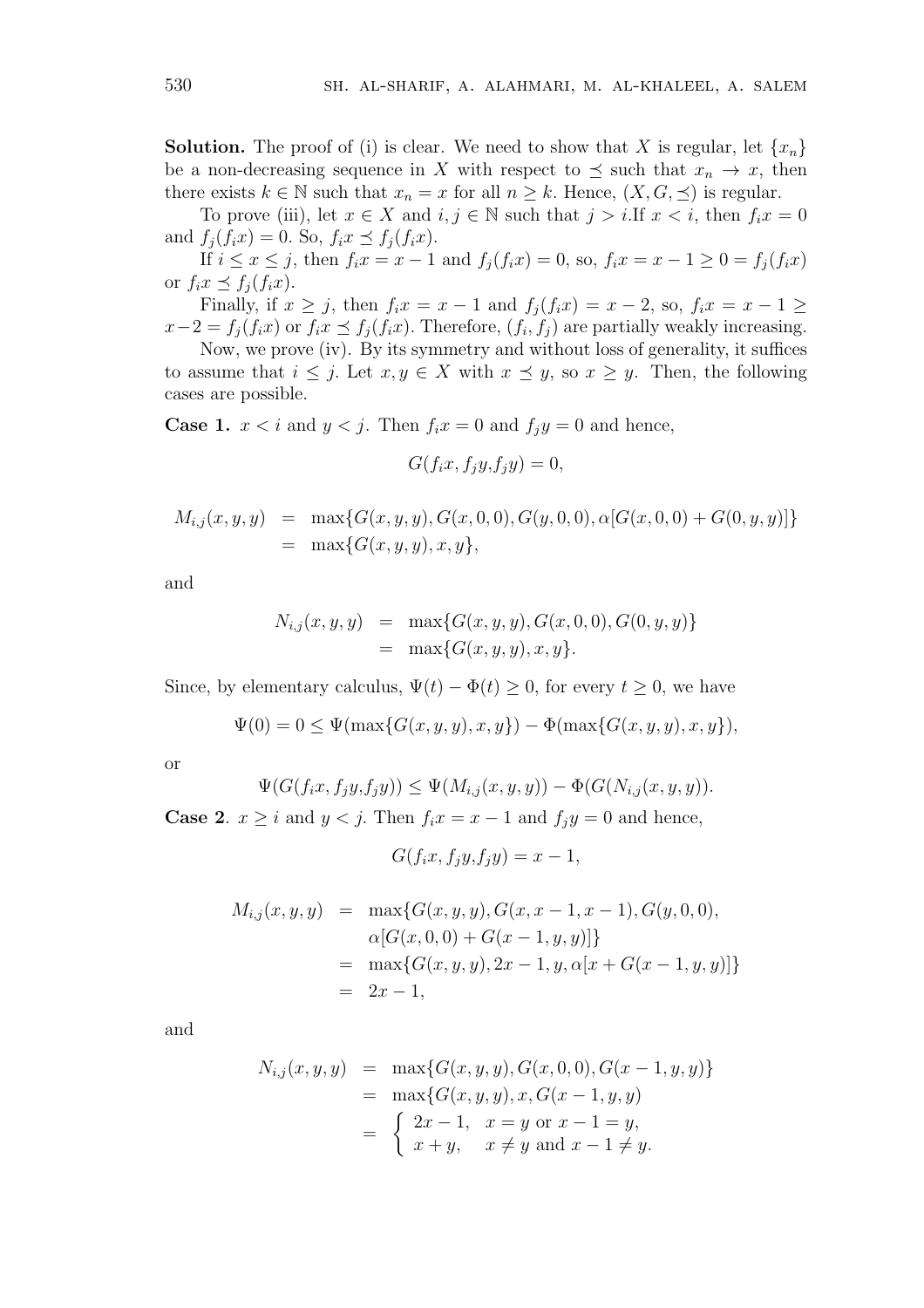If  $x = y$  or  $x - 1 = y$ , then, since by elementary calculus,

$$
(x-1)^2 \le (2x-1)^2 - \ln(1+2x-1)
$$

for every  $x \geq 1$ , we have

$$
\Psi(G(f_ix, f_jy, f_jy) \leq \Psi(M_{i,j}(x, y, y)) - \Phi((N_{i,j}(x, y, y)).
$$

If  $x \neq y$  and  $x - 1 \neq y$ , then, since  $y \leq x - 1$ , we have

$$
\ln(1+x+y) \le \ln(1+x+x-1) = \ln(2x) \le (2x-1)^2 - (x-1)^2,
$$

or

$$
(x-1)^2 \le (2x-1)^2 - \ln(1+x+y).
$$

Therefore,

$$
\Psi(G(f_ix, f_jy, f_jy)) \leq \Psi(M_{i,j}(x, y, y)) - \Phi(G(N_{i,j}(x, y, y)).
$$

**Case 3.**  $x \ge i$  and  $y \ge j$ . Then  $f_i x = x - 1$  and  $f_j y = y - 1$  and hence

$$
G(f_ix, f_jy, f_jy) = \begin{cases} 0, & x = y, \\ x + y - 2, & x \neq y, \end{cases}
$$

$$
M_{i,j}(x, y, y) = \max\{G(x, y, y), G(x, x - 1, x - 1), G(y, y - 1, y - 1),
$$
  
\n
$$
\alpha[G(x, y - 1, y - 1) + G(x - 1, y, y)]\}
$$
  
\n
$$
= \max\{G(x, y, y), 2x - 1, 2y - 1, \alpha[x + y - 1 + G(x - 1, y, y)]\}
$$
  
\n
$$
= 2x - 1,
$$

and

$$
N_{i,j}(x, y, y) = \max\{G(x, y, y), G(x, y - 1, y - 1), G(x - 1, y, y)\}
$$
  
= 
$$
\max\{G(x, y, y), x + y - 1, G(x - 1, y, y)\}
$$
  
= 
$$
\begin{cases} 2x - 1 & x = y \text{ or } x - 1 = y, \\ x + y & x \neq y \text{ and } x - 1 \neq y. \end{cases}
$$

If  $x = y$ , then, since  $\Psi(2x - 1) - \Phi(2x - 1) \geq 0$ , for every  $x \geq 1$ , we have

$$
\Psi(0) = 0 \le \Psi(2x - 1) - \Phi(2x - 1),
$$

or

$$
\Psi(G(f_ix, f_jy, f_jy)) \leq \Psi(M_{i,j}(x, y, y)) - \Phi((N_{i,j}(x, y, y)).
$$

By elementary calculus, we get  $ln(2x) \leq 2(4x-5)$ , for every  $x \geq 2$ .

If  $x - 1 = y$ , then we have

$$
(2x-3)^2 \le (2x-1)^2 - \ln(1+2x-1),
$$

and, therefore,

$$
\Psi(G(f_ix, f_jy, f_jy)) \leq \Psi(M_{i,j}(x, y, y)) - \Phi((N_{i,j}(x, y, y)).
$$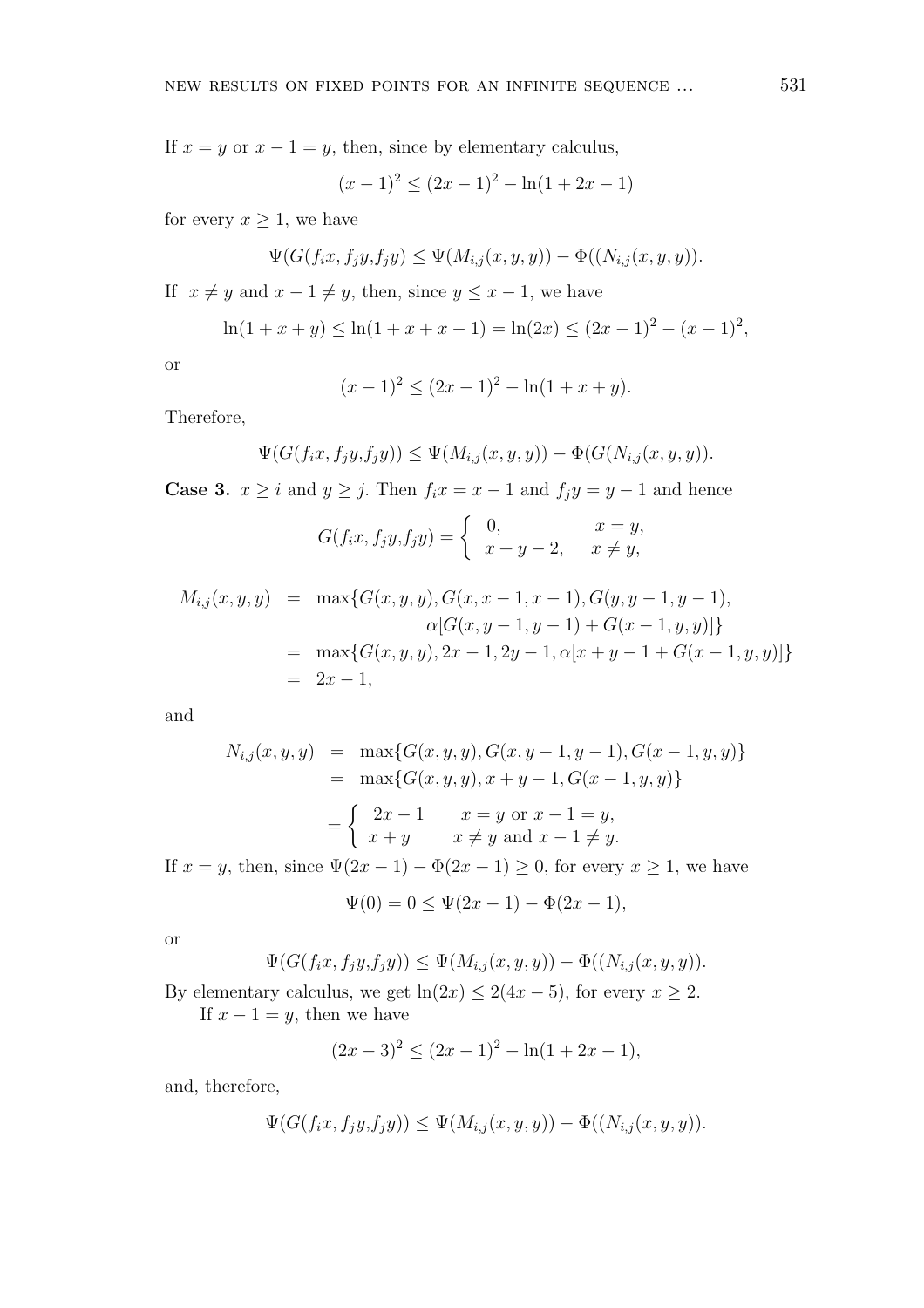If  $x \neq y$  and  $x - 1 \neq y$ , then, since  $y \leq x - 1$ , we have

$$
(x+y-1)^2 \le (2x-1)^2 - \ln(1+x+y),
$$

and, therefore,

$$
\Psi(G(f_ix, f_jy, f_jy)) \leq \Psi(M_{i,j}(x, y, y)) - \Phi((N_{i,j}(x, y, y)).
$$

Thus,  $\Psi$ ,  $\Phi$  and  $\{f_k\}_{k=1}^{\infty}$  satisfy all hypotheses of Corollary 2.21 and hence  $\{f_k\}_{k=1}^{\infty}$ have a common fixed point. Indeed, 0 is the unique common fixed point of  $\{f_k\}_{k=1}^{\infty}$ .

Using the calculation above, in all cases one can show that

$$
\Psi(G(f_ix, f_jy, f_jy)) \leq \Psi(M_{i,j}(x, y, y)) - \Phi((M_{i,j}(x, y, y)).+L \min\{G(f_ix, f_ix, x), G(f_jy, f_jy, y), G(f_jy, f_jy, x)\}.
$$

hence, by Corollary 2.20,  $\{f_k\}_{k=1}^{\infty}$  have a common fixed point. Indeed, 0 is the unique common fixed point of  $\{f_k\}_{k=1}^{\infty}$ .

#### **3. Cyclic contractions**

In this section, we investigate the existence of common fixed point for a sequence of mappings satisfying the almost generalized cyclic weak contractive condition in *G*-metric space.

**Definition 3.1** [8] Let *X* be a non-empty set, *p* be a positive integer, and *T* : *X* → *X* be a mapping.  $X = \bigcup_{i=1}^{p} A_i$  is said to be a cyclic representation of *X* with respect to *T* if

- (i)  $A_i$ ,  $i = 1, 2, ..., p$  are non-empty closed sets,
- $(T(H_1) \subseteq A_2, ..., T(A_{n-1}) \subseteq A_n, T(A_n) \subseteq A_1$ .

**Theorem 3.2** *Let*  $(X, G)$  *be a complete G-metric space, and let*  $A_1, A_2, ..., A_p$  *be a non-empty closed subset of X and*  $X = \bigcup_{i=1}^{p} A_i$ *. Let*  $\{f_k\}_{k=1}^{\infty}$  *be a sequence of mappings of X into itself.* Suppose that, for every  $i, j \in \mathbb{N}$  and all  $x, y \in X$ , *we have*

(3.1)  
\n
$$
\Psi(G(f_ix, f_jy, f_jy)) \leq \Psi(M_{i,j}(x, y, y)) - \Phi(M_{i,j}(x, y, y)) + L \min\{G(f_ix, f_ix, x), G(f_jy, f_jy, y), G(f_jy, f_jy, x)\},\
$$

*where*  $L \geq 0$ *, and* 

$$
M_{i,j}(x, y, y) = \max\{G(x, y, y), G(x, f_i x, f_i x), G(y, f_j y, f_j y), \\ \alpha[G(x, f_j y, f_j y) + G(f_i x, y, y)]\},\
$$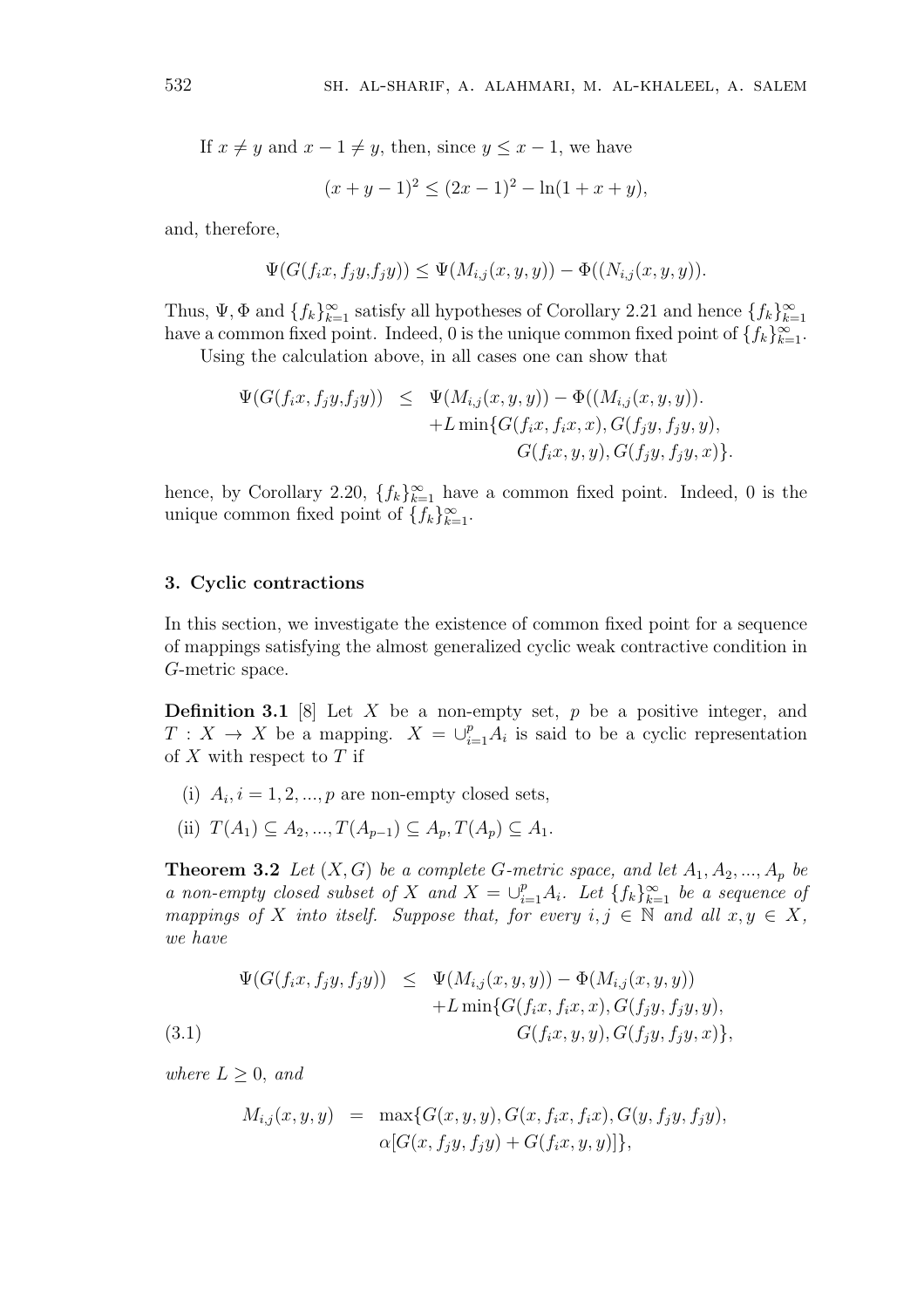$0 \leq \alpha \leq \frac{1}{2}$  $\frac{1}{2}$ ,  $\Psi : [0, \infty) \to [0, \infty)$  *is an altering distance function, and*  $\Phi : [0, \infty) \to$  $[0, \infty)$  *is a continuous function with*  $\Phi(t) = 0$  *if and only if*  $t = 0$ *.* 

*Assume that*  $f_k(A_i) \subseteq A_{i+1}$ , for every  $k \in \mathbb{N}$ . Then,  $\{f_k\}_{k=1}^{\infty}$  have a common *fixed point*  $u \in \bigcap_{i=1}^p A_i$ ; that is,

$$
f_1u = f_2u = \ldots = u.
$$

**Proof.** Let  $x_0 \in A_1$ , then there exists  $x_1 \in A_2$  such that  $x_1 = f_1x_0$ , and there exists  $x_2 \in A_3$  such that  $x_2 = f_2x_1$ . Continuing this process we can construct a sequence  $\{x_n\}$  in *X* defined by

$$
(3.2) \t\t x_{n+1} = f_{n+1}x_n.
$$

We will prove that

(3.3) 
$$
\lim_{n \to \infty} G(x_n, x_{n+1}, x_{n+1}) = 0.
$$

If, for some *l*, we have  $x_{l+1} = x_l$ , then (3.3) follows immediately. So, we can assume that  $G(x_n, x_{n+1}, x_{n+1}) > 0$  for all *n*. Now, for all *n*, there exists *i* = *i*(*n*) ∈ {1, 2, ..., *p*} such that  $(x_n, x_{n+1})$  ∈  $A_i \times A_{i+1}$ . Then, from (3.1), we have

$$
\Psi(G(f_n x_{n-1}, f_{n+1} x_n, f_{n+1} x_n))
$$
\n
$$
= \Psi(G(x_n, x_{n+1}, x_{n+1}))
$$
\n
$$
\leq \Psi(M_{n,n+1}(x_{n-1}, x_n, x_n)) - \Phi(M_{n,n+1}(x_{n-1}, x_n, x_n))
$$
\n
$$
+ L \min\{G(f_n x_{n-1}, f_n x_{n-1}, x_{n-1}), G(f_{n+1} x_n, f_{n+1} x_n, x_n),
$$
\n(3.4)\n
$$
G(f_n x_{n-1}, x_n, x_n), G(f_{n+1} x_n, f_{n+1} x_n, x_{n-1})\}
$$
\n
$$
= \Psi(M_{n,n+1}(x_{n-1}, x_n, x_n)) - \Phi(M_{n,n+1}(x_{n-1}, x_n, x_n))
$$
\n
$$
+ L \min\{G(x_n, x_n, x_{n-1}), G(x_{n+1}, x_{n+1}, x_n),
$$
\n
$$
G(x_n, x_n, x_n), G(x_{n+1}, x_{n+1}, x_{n-1})\}
$$
\n
$$
\leq \Psi(M_{n,n+1}(x_{n-1}, x_n, x_n)),
$$

where

$$
M_{n,n+1}(x_{n-1}, x_n, x_n) = \max\{G(x_{n-1}, x_n, x_n), G(x_{n-1}, f_n x_{n-1}, f_n x_{n-1}),
$$
  
\n
$$
G(x_n, f_{n+1} x_n, f_{n+1} x_n),
$$
  
\n
$$
\alpha[G(x_{n-1}, f_{n+1} x_n, f_{n+1} x_n) + G(f_n x_{n-1}, x_n, x_n)]\}
$$
  
\n
$$
= \max\{G(x_{n-1}, x_n, x_n), G(x_{n-1}, x_n, x_n), G(x_n, x_{n+1}, x_{n+1}),
$$
  
\n
$$
\alpha[G(x_{n-1}, x_{n+1}, x_{n+1}) + G(x_n, x_n, x_n)]\}
$$
  
\n
$$
= \max\{G(x_{n-1}, x_n, x_n), G(x_n, x_{n+1}, x_{n+1}),
$$
  
\n
$$
\alpha G(x_{n-1}, x_{n+1}, x_{n+1})\}.
$$

Now, we have

$$
G(x_{n-1}, x_{n+1}, x_{n+1}) \le G(x_{n-1}, x_n, x_n) + G(x_n, x_{n+1}, x_{n+1}),
$$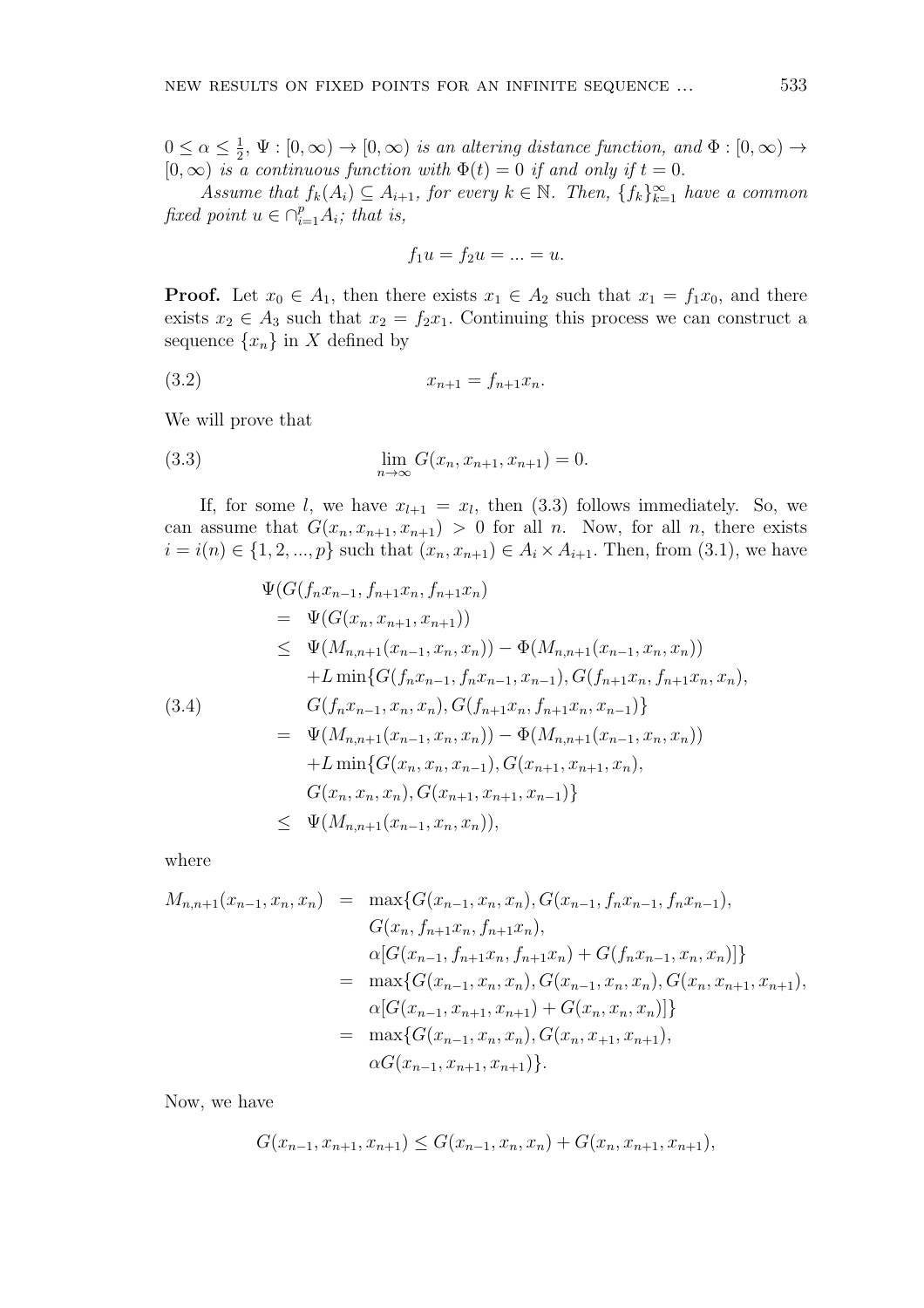Hence, if  $G(x_{n-1}, x_n, x_n)$  ≤  $G(x_n, x_{n+1}, x_{n+1})$ , then we have

$$
G(x_{n-1}, x_{n+1}, x_{n+1}) \leq G(x_{n-1}, x_n, x_n) + G(x_n, x_{n+1}, x_{n+1})
$$
  
\n
$$
\leq G(x_n, x_{n+1}, x_{n+1}) + G(x_n, x_{n+1}, x_{n+1})
$$
  
\n
$$
= 2G(x_n, x_{n+1}, x_{n+1}),
$$

and

$$
\frac{1}{2}G(x_{n-1}, x_{n+1}, x_{n+1}) \le G(x_n, x_{n+1}, x_{n+1}).
$$

Therefore, for  $0 \leq \alpha \leq \frac{1}{2}$  $\frac{1}{2}$ , we have

$$
\alpha G(x_{n-1}, x_{n+1}, x_{n+1}) \le G(x_n, x_{n+1}, x_{n+1}).
$$

Similarly, one can do the same when  $G(x_n, x_{n+1}, x_{n+1}) \le G(x_{n-1}, x_n, x_n)$ . Therefore, for  $0 \leq \alpha \leq \frac{1}{2}$  $\frac{1}{2}$ , we always have

$$
\alpha G(x_{n-1}, x_{n+1}, x_{n+1}) \leq \max\{G(x_n, x_{n+1}, x_{n+1}), G(x_{n-1}, x_n, x_n)\}.
$$

Consequently,

$$
(3.5) \qquad M_{n,n+1}(x_{n-1},x_n,x_n) = \max\{G(x_{n-1},x_n,x_n),G(x_n,x_{n+1},x_{n+1})\},\,
$$

If  $G(x_{n-1}, x_n, x_n) < G(x_n, x_{n+1}, x_{n+1})$ , then it follows from (3.5) that

$$
M_{n,n+1}(x_{n-1},x_n,x_n) = G(x_n,x_{n+1},x_{n+1}).
$$

Therefore, equation (3.4) implies that

$$
\Psi(G(x_n, x_{n+1}, x_{n+1})) \leq \Psi(G(x_n, x_{n+1}, x_{n+1})) - \Phi(G(x_n, x_{n+1}, x_{n+1})),
$$

which implies that  $\Phi(G(x_n, x_{n+1}, x_{n+1}))=0$ , and hence we have  $G(x_n, x_{n+1}, x_{n+1})=0$ . This is contradicts our assumption that  $G(x_n, x_{n+1}, x_{n+1}) > 0$ . Therefore, for any *n ∈* N*,*

(3.6) 
$$
G(x_n, x_{n+1}, x_{n+1}) \le G(x_{n-1}, x_n, x_n)
$$

which implies that  $\{G(x_n, x_{n+1}, x_{n+1})\}$  is a monotonic non-increasing. Then there exists  $r \geq 0$  such that

(3.7) 
$$
\lim_{n \to \infty} G(x_n, x_{n+1}, x_{n+1}) = r.
$$

We now prove that  $r = 0$ . As  $\Psi$  and  $\Phi$  are continuous, and taking the limit on both sides of equation (3.4), we get

$$
\Psi(\lim_{n\to\infty} G(x_n, x_{n+1}, x_{n+1}))
$$
\n
$$
\leq \Psi(\max\{\lim_{n\to\infty} G(x_{n-1}, x_n, x_n), \lim_{n\to\infty} G(x_n, x_{n+1}, x_{n+1})\})
$$
\n
$$
-\Phi(\max\{\lim_{n\to\infty} G(x_{n-1}, x_n, x_n), \lim_{n\to\infty} G(x_n, x_{n+1}, x_{n+1})\})
$$
\n
$$
\leq \Psi(\max\{\lim_{n\to\infty} G(x_{n-1}, x_n, x_n), \lim_{n\to\infty} G(x_n, x_{n+1}, x_{n+1})\}).
$$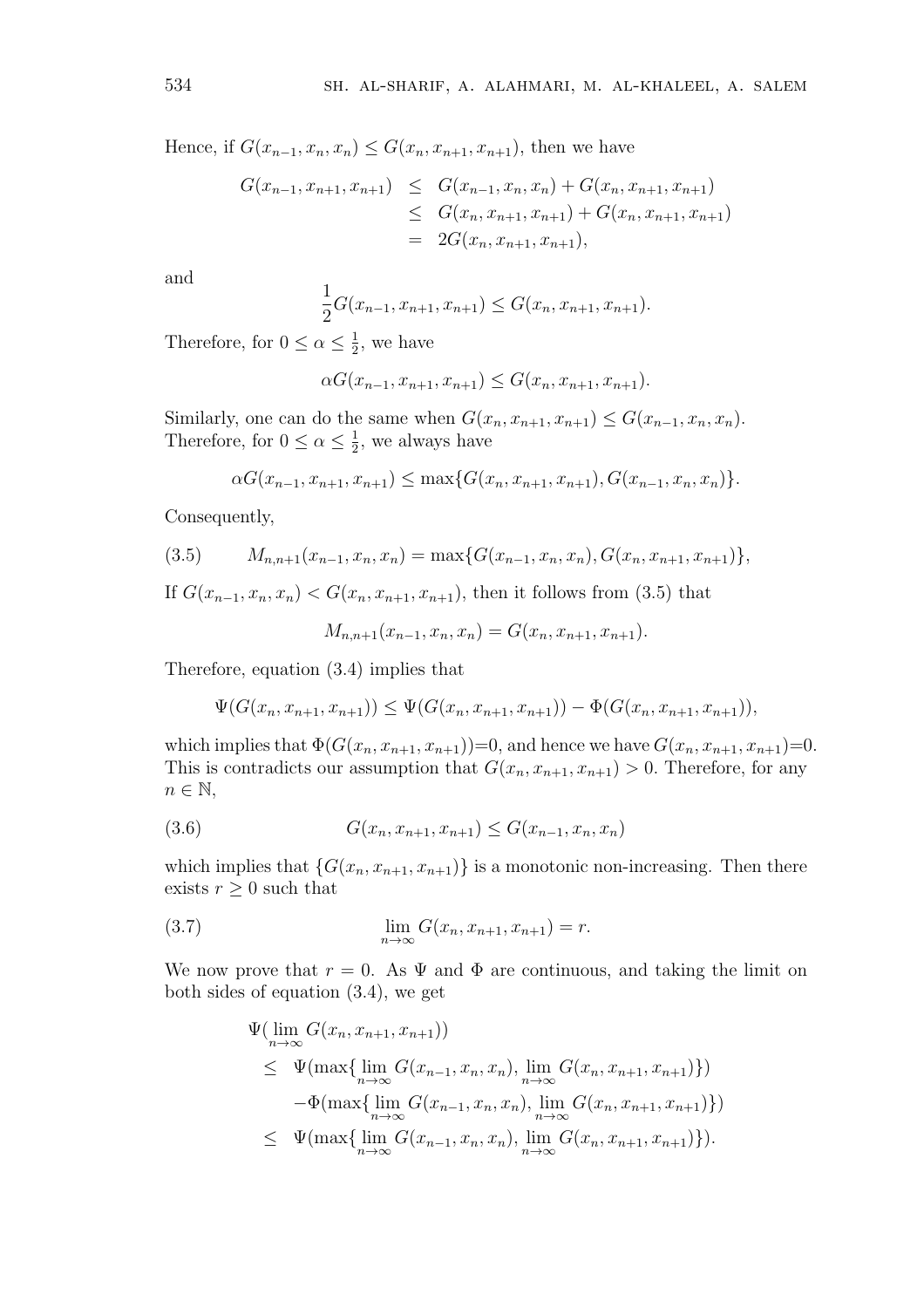Then, by (3.7), we deduce that

$$
\Psi(r) \leq \Psi(\max\{r, r\}) - \Phi(\max\{r, r\})
$$
  

$$
\leq \Psi(\max\{r, r\}) = \Psi(r),
$$

which implies that  $\Phi(\max\{r, r\}) = \Psi(r) = 0, r = 0$ . Thus, we have

$$
\lim_{n \to \infty} G(x_n, x_{n+1}, x_{n+1}) = 0.
$$

Now, we will prove that  $\{x_n\}$  is a Cauchy sequence in  $(X, G)$ . Suppose the contrary, i.e.,  $\{x_n\}$  is not a Cauchy sequence. Then, there exists an  $\epsilon > 0$  for which we can find two subsequences  $\{x_{n(k)}\}$  and  $\{x_{m(k)}\}$  of  $\{x_n\}$  such that  $n(k)$ is the smallest index for which  $n(k) > m(k) > k$ ,

$$
(3.8) \tG(x_{m(k)}, x_{n(k)}, x_{n(k)}) \ge \epsilon, G(x_{m(k)}, x_{n(k)-1}, x_{n(k)-1}) < \epsilon.
$$

Using equation (3.8) and the rectangle inequality, we get

$$
\epsilon \leq G(x_{m(k)}, x_{n(k)}, x_{n(k)})
$$
  
\n
$$
\leq G(x_{m(k)}, x_{n(k)-1}, x_{n(k)-1}) + G(x_{n(k)-1}, x_{n(k)}, x_{n(k)})
$$
  
\n
$$
\epsilon + G(x_{n(k)-1}, x_{n(k)}, x_{n(k)}).
$$

Letting  $k \to \infty$  in the above inequality and using (3.3), we obtain

(3.9) 
$$
\lim_{n \to \infty} G(x_{m(k)}, x_{n(k)}, x_{n(k)}) = \epsilon.
$$

On the other hand, for all *k*, there exists  $j(k) \in \{1, ..., p\}$  such that

$$
n(k) - m(k) + j(k) \equiv 1[p].
$$

Then,  $x_{m(k)-j(k)}$  (for *k* large enough;  $m(k) > j(k)$ ) and  $x_{n(k)}$  lie in different adjacently labelled sets  $A_i$  and  $A_{i+1}$  for certain  $i \in \{1, ..., p\}$ . Using (3.1), we obtain

$$
\Psi(G(x_{m(k)-j(k)+1}, x_{n(k)+1}, x_{n(k)+1}))
$$
\n
$$
= \Psi(G(f_{m(k)-j(k)+1}x_{m(k)-j(k)}, f_{n(k)+1}x_{n(k)}, f_{n(k)+1}x_{n(k)}))
$$
\n
$$
\leq \Psi(M_{m(k)-j(k)+1,n(k)+1}(x_{m(k)-j(k)}, x_{n(k)}, x_{n(k)}))
$$
\n(3.10)\n
$$
-\Phi(M_{m(k)-j(k)+1,n(k)+1}(x_{m(k)-j(k)}, x_{n(k)}, x_{n(k)}))
$$
\n
$$
+L \min\{G(x_{m(k)-j(k)+1}, x_{m(k)-j(k)+1}, x_{m(k)-j(k)}), G(x_{n(k)+1}, x_{n(k)}, x_{n(k)}), G(x_{m(k)+1}, x_{n(k)+1}, x_{m(k)-j(k)})\}
$$

for all *k*. Now, we have

$$
M_{m(k)-j(k)+1,n(k)+1}(x_{m(k)-j(k)}, x_{n(k)}, x_{n(k)})
$$
  
= 
$$
\max\{G(x_{m(k)-j(k)}, x_{n(k)}, x_{n(k)}),
$$
  

$$
G(x_{m(k)-j(k)}, x_{m(k)-j(k)+1}, x_{m(k)-j(k)+1}), G(x_{n(k)}, x_{n(k)+1}, x_{n(k)+1}),
$$
  

$$
\alpha[G(x_{m(k)-j(k)}, x_{n(k)+1}, x_{n(k)+1}) + G(x_{m(k)-j(k)+1}, x_{n(k)}, x_{n(k)})]\}
$$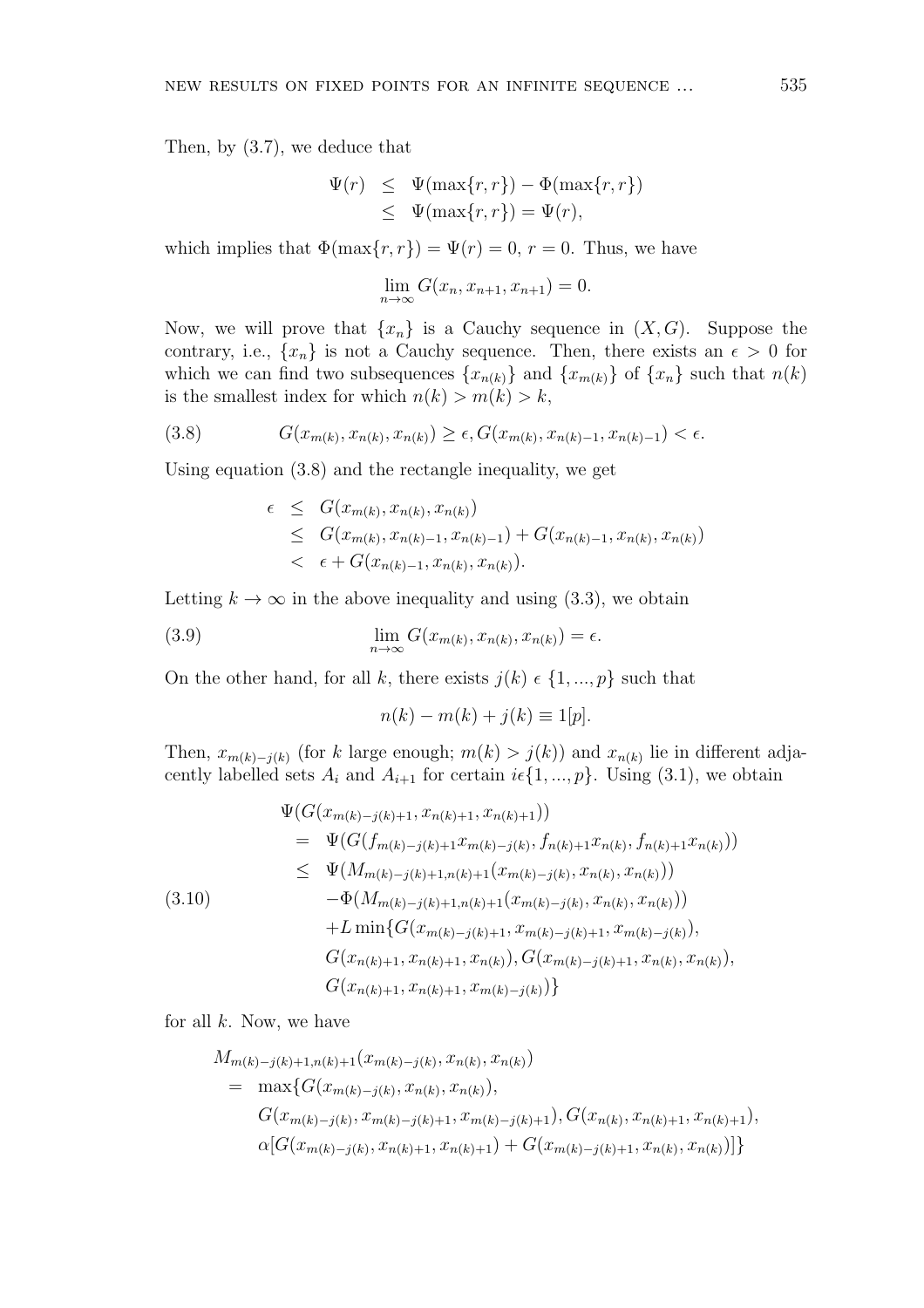for all  $k$ . Using the rectangle inequality and  $(3.3)$ , we get

$$
\begin{aligned}\n\left| G(x_{m(k)-j(k)}, x_{n(k)}, x_{n(k)}) - G(x_{m(k)}, x_{n(k)}, x_{n(k)}) \right| \\
&\leq G(x_{m(k)-j(k)}, x_{m(k)}, x_{m(k)}) \\
&\leq \sum_{l=0}^{j(k)-1} G(x_{m(k)-j(k)+l}, x_{m(k)-j(k)+l+1}, x_{m(k)-j(k)+l+1}) \\
&\leq \sum_{l=0}^{p} G(x_{m(k)-j(k)+l}, x_{m(k)-j(k)+l+1}, x_{m(k)-j(k)+l+1}) \to 0, \text{as } k \to \infty,\n\end{aligned}
$$

which implies from (3.9) that

(3.11) 
$$
\lim_{k \to \infty} G(x_{m(k)-j(k)}, x_{n(k)}, x_{n(k)}) = \epsilon.
$$

Using (3.3), we have

(3.12) 
$$
\lim_{k \to \infty} G(x_{m(k)-j(k)}, x_{m(k)-j(k)+1}, x_{m(k)-j(k)+1}) = 0.
$$

(3.13) 
$$
\lim_{k \to \infty} G(x_{n(k)}, x_{n(k)+1}, x_{n(k)+1}) = 0.
$$

Again, using the rectangle inequality, we get

(3.14) 
$$
|G(x_{m(k)-j(k)}, x_{n(k)+1}, x_{n(k)+1}) - G(x_{m(k)-j(k)}, x_{n(k)}, x_{n(k)})| \leq G(x_{n(k)}, x_{n(k)+1}, x_{n(k)+1}).
$$

Letting  $k \to \infty$  in the above inequality, using (3.13) and (3.11), we get

(3.15) 
$$
\lim_{k \to \infty} G(x_{m(k)-j(k)}, x_{n(k)+1}, x_{n(k)+1}) = \epsilon.
$$

Similarly, we have

$$
\left| G(x_{m(k)-j(k)+1}, x_{n(k)}, x_{n(k)}) - G(x_{m(k)-j(k)}, x_{n(k)}, x_{n(k)}) \right|
$$
  
\n
$$
\leq G(x_{m(k)-j(k)+1}, x_{m(k)-j(k)}, x_{m(k)-j(k)}).
$$

Letting  $k \to \infty$ , using (3.3) and (3.11), we obtain

(3.16) 
$$
\lim_{k \to \infty} G(x_{m(k)-j(k)+1}, x_{n(k)}, x_{n(k)}) = \epsilon.
$$

Letting again  $k \to \infty$  in (3.12) and using (3.3), (3.11), (3.12), (3.13), (3.15), (3.16) and the continuity of  $\Psi$  and  $\Phi$ , we get that

$$
\Psi(\epsilon) \leq \Psi(\max{\epsilon, 0, 0, \alpha(\epsilon + \epsilon)}) - \Phi(\max{\epsilon, 0, 0, \alpha(\epsilon + \epsilon)}) + L \min{0, 0, \epsilon, \epsilon}
$$
  

$$
\leq \Psi(\max{\epsilon, 0, 0, \alpha(\epsilon + \epsilon)}.
$$

Since  $0 \leq \alpha \leq \frac{1}{2}$  $\frac{1}{2}$ , then

$$
\Psi(\epsilon) \le \Psi(\epsilon) - \Phi(\epsilon) + 0 \le \Psi(\epsilon),
$$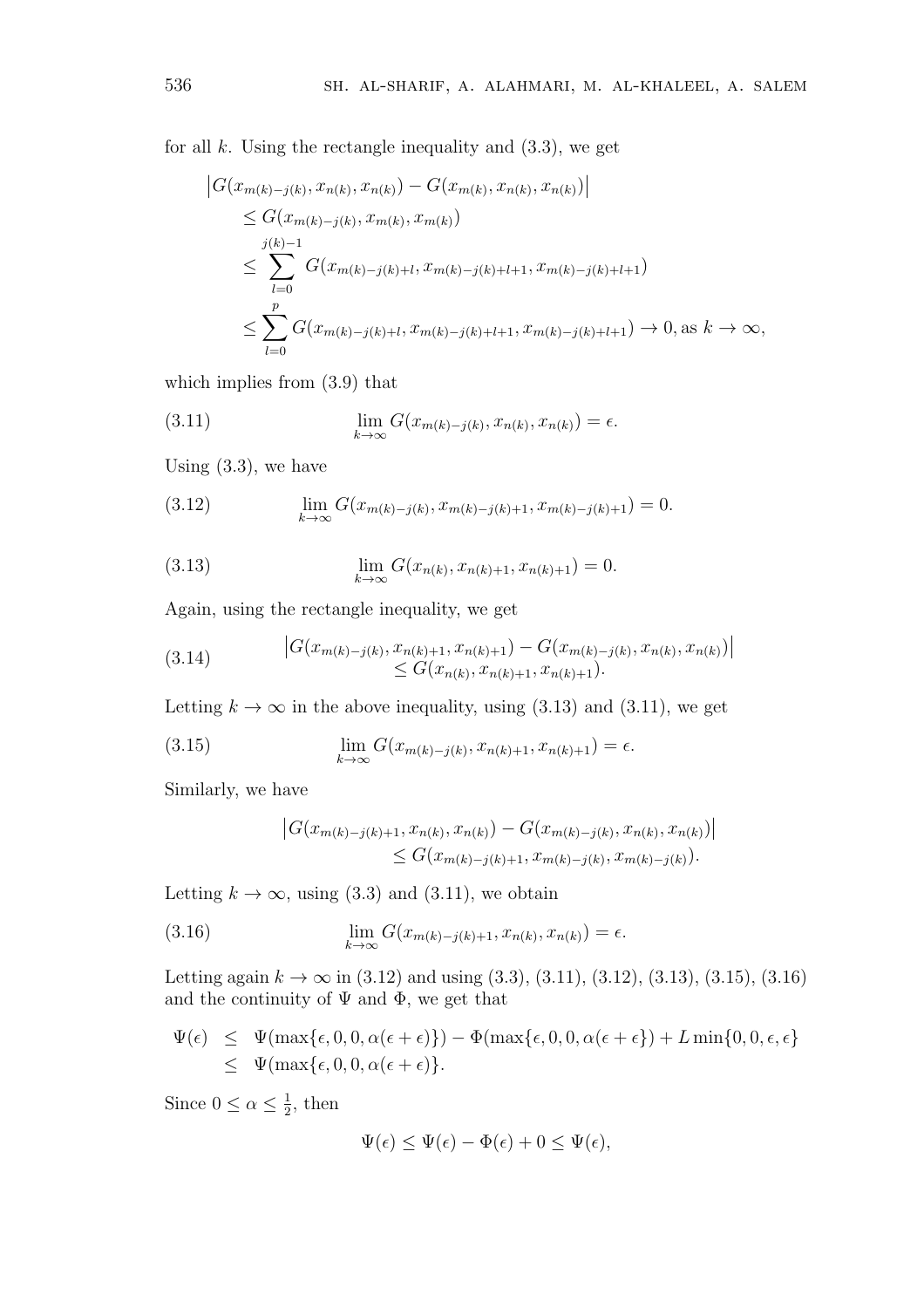which implies that  $\Phi(\epsilon) = 0$ , and hence that  $\epsilon = 0$ , which is a contradiction. Thus *{xn}* is a Cauchy sequence in *X*.

Finally, we need to show the existence of a common fixed point for  $\{f_k\}_{k=1}^{\infty}$ . Now, since  $(X, G)$  is complete, there exists  $u \in X$  such that

$$
\lim_{n \to \infty} x_n = u.
$$

We will prove that

$$
(3.18) \t u \in \bigcap_{i=1}^p A_i.
$$

Since  $X = \bigcup_{i=1}^{p} A_i$ , and since  $x_0 \in A_1$ , we have  $\{x_{np}\}_{n\geq 0} \subseteq A_1$ . Since  $A_1$  is closed, from (3.17), we get that  $u \in A_1$ . Again, we have  $\{x_{np+1}\}_{n>0} \subseteq A_2$ . Since  $A_2$  is closed, from (3.17), we get that  $u \in A_2$ . Continuing this process, we obtain (3.18). Now, we will prove that *u* is a common fixed point of  $\{f_k\}_{k=1}^{\infty}$ . Indeed, from (3.18), since for all *n*, there exists  $i(n) \in \{1, 2, ..., p\}$  such that  $x_n \in A_{i(n)}$ . Applying (3.1), with  $x = u$  and  $y = x_n$ , we obtain

$$
\Psi(G(f_k u, x_{n+1}, x_{n+1})) = \Psi(G(f_k u, f_{n+1} x_n, f_{n+1} x_n))
$$
\n
$$
\leq \Psi(M_{k,n+1}(u, x_n, x_n)) - \Phi(M_{k,n+1}(u, x_n, x_n)),
$$
\n
$$
+ L \min\{G(f_k u, f_k u, u), G(f_{n+1} x_n, f_{n+1} x_n, x_n), G(f_{n+1} x_n, f_{n+1} x_n, u)\}
$$

where

$$
M_{k,n+1}(u, x_n, x_n) = \max \{ G(u, x_n, x_n), G(u, f_k u, f_k u), G(x_n, f_{n+1} x_n, f_{n+1} x_n),
$$
  
\n
$$
\alpha [G(u, f_{n+1} x_n, f_{n+1} x_n) + G(f_k u, x_n, x_n)] \}
$$
  
\n
$$
= \max \{ G(u, x_n, x_n), G(u, f_k u, f_k u), G(x_n, x_{n+1}, x_{n+1}),
$$
  
\n
$$
\alpha [G(u, x_{n+1}, x_{n+1}) + G(f_k u, x_n, x_n)] \},
$$

and

$$
L \min \left\{ \begin{array}{l} G(f_k u, f_k u, u), G(f_{n+1} x_n, f_{n+1} x_n, x_n), \\ G(f_k u, x_n, x_n), G(f_{n+1} x_n, f_{n+1} x_n, u) \end{array} \right\}
$$
  
= 
$$
L \min \left\{ \begin{array}{l} G(f_k u, f_k u, u), G(x_{n+1}, x_{n+1}, x_n), \\ G(f_k u, x_n, x_n), G(x_{n+1}, x_{n+1}, u) \end{array} \right\}.
$$

Letting  $k \to \infty$  in (3.19) and using (3.17), we obtain

$$
\Psi(G(f_ku, u, u)) \leq \Psi(\max\{0, G(u, f_ku, f_ku), 0, \alpha[0 + G(f_ku, u, u)]\})
$$
  
 
$$
- \Phi(\max\{0, G(u, f_ku, f_ku), 0, \alpha[0 + G(f_ku, u, u)]\}),
$$
  
 
$$
+ L \min\{G(f_ku, f_ku, u), 0, G(f_ku, u, u), 0\},
$$

or

$$
\Psi(G(f_ku, u, u)) \leq \Psi(G(f_ku, f_ku, u)) - \Phi(G(f_ku, u, u))
$$
  

$$
\leq \Psi(G(f_ku, f_ku, u)),
$$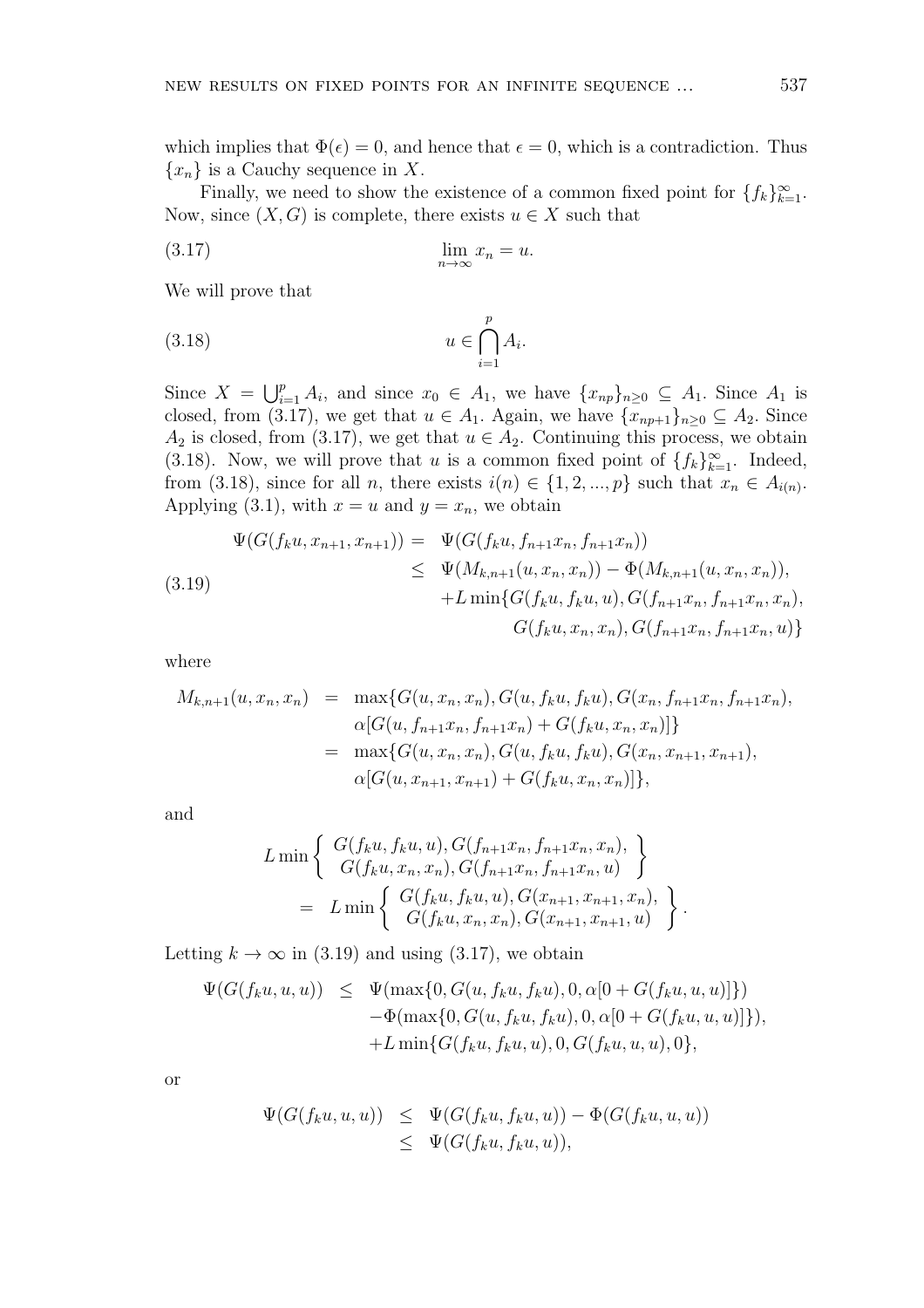which implies that  $\Phi(G(f_ku, u, u)) \leq 0$ , that is,  $G(f_ku, u, u) = 0$  and hence *u* = *f<sub>k</sub>u*, ∀*k* ∈ N. Therefore, *u* is a common fixed point of  $\{f_k\}_{k=1}^{\infty}$ .

The proof of the following theorem is omitted because it is similar to that of Theorem 3.2.

**Theorem 3.3** *Let*  $(X, G)$  *be a complete G-metric space, and let*  $A_1, A_2, ..., A_p$  *be a non-empty closed subset of X and*  $X = \bigcup_{i=1}^{p} A_i$ *. Let*  $\{f_k\}_{k=1}^{\infty}$  *be a sequence of mappings of X into itself.* Suppose that for every  $i, j \in \mathbb{N}$  and all  $x, y \in X$ , we *have*

$$
\Psi(G(f_ix, f_jy, f_jy)) \le \Psi(M_{i,j}(x, y, y)) - \Phi(N_{i,j}(x, y, y))
$$

*where*

$$
M_{i,j}(x, y, y) = \max\{G(x, y, y), G(x, f_i x, f_i x), G(y, f_j y, f_j y), \\ \alpha[G(x, f_j y, f_j y) + G(f_i x, y, y)]\},\
$$

$$
N_{i,j}(x, y, y) = \max\{G(x, y, y), G(x, f_jy, f_jy), G(f_ix, y, y)\},\
$$

*where*  $0 \leq \alpha \leq \frac{1}{2}$  $\frac{1}{2}$ *. Let*  $\Psi : [0, \infty) \to [0, \infty)$  *be an altering distance function, and*  $\Phi : [0, \infty) \to [0, \infty)$  *be a continuous function with*  $\Phi(t) = 0$  *if and only if*  $t = 0$ *.* 

*Assume that*  $f_k(A_i) \subseteq A_{i+1}$ , for every  $k \in \mathbb{N}$ . Then,  $\{f_k\}_{k=1}^{\infty}$  have a common *fixed point*  $u \in \bigcap_{i=1}^p A_i$ *; that is,* 

$$
f_1u = f_2u = \ldots = u.
$$

#### **4. Conclusions**

We have proved some results on coincidence and common fixed points for a sequence of mappings satisfying generalized ( $\Psi - \Phi$ ) contractive conditions in Gmetric space. The existence of common fixed point for a sequence of mappings satisfying the almost generalized cyclic weak contractive condition in G-metric space is investigated and an example supporting our results is included.

**Acknowledgement.** The authors would like to thank the Institute of Scientific Research and Revival of Islamic Heritage at Umm Al-Qura Univeristy for the financial support (Project number: 43405023).

# **References**

- [1] ABBAS, M., NAZIR, T., VETRO, P., *Common fixed point results for three maps in G-metric spaces*, Faculty of Sciences and Mathematics, University of Nis, Serbia, Filomat 25:4, DOI:10.2298/FIL1104001A, 2011.
- [2] Arvanitakis, A.D., *A proof of the generalized Banach contraction conjecture*, Proc. Am. Math. Soc., 131 (12) (2003), 3647-3656.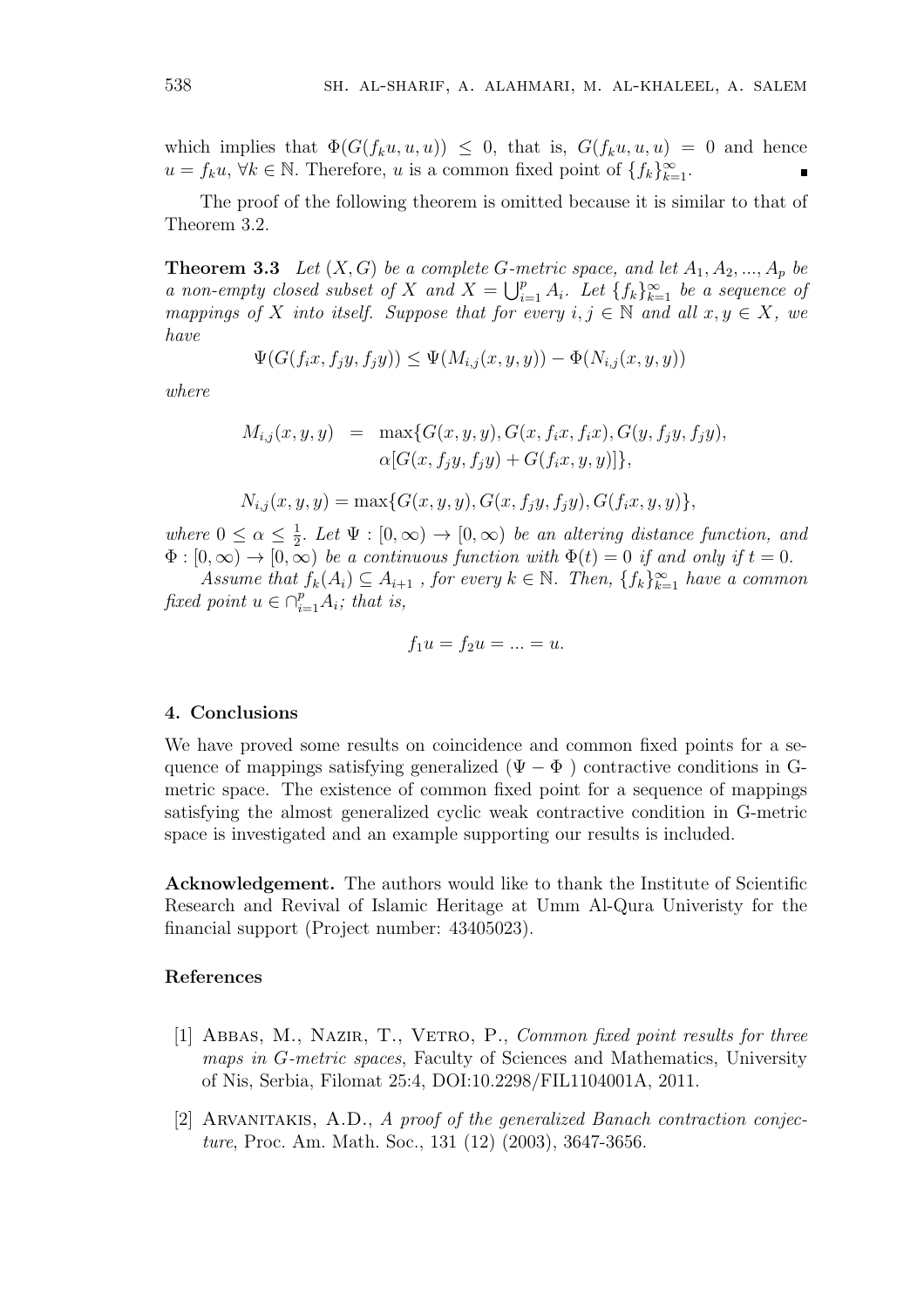- [3] Aydia, H., Felhib,A., Sahmim, S., *Related fixed point results for cyclic contractions on G-metric spaces and applications*, Filomat, 2015, to appear.
- [4] BANACH, S., *Sur les opérations dans les ensembles abstraits et leurs applications aux équations intégrales*, Fund Math., 3 (1922), 133–181.
- [5] Boyd, D.W., Wong, J.S.W., *On nonlinear contractions*, Proc. Am. Math. Soc., 20 (1969), 458-464.
- [6] Choudhury, B.S., Das, K.P., *A new contraction principle in Menger spaces*, Acta Math. Sin., 24 (8) (2008), 1379-1386.
- [7] Esmaily, J., Vaezpour, S.M., Rhoades, B.E., *Coincidence and common fixed point theorems for a sequence of mappings in ordered metric spaces*, App. Math. and Comp., 219 (2013), 5684-5692.
- [8] Karapinar, E., *Fixed point theory for cyclic weak ϕ-contraction*, Appl. Math. Lett., 24 (2011), 822-825.
- [9] Khandaqji, M., Al-Sharif, Sh., Al-Khaleel, M., *Property P and some fixed point results on* (Ψ*,* Φ)*-weak contractive G-metric spaces*, Int. J. of Math. and Math. Sci., Volume 2012 (2012), Article ID 675094, 11 pages doi:10.1155/2012/675094.
- [10] Mohanta, S.K., *Some fixed point theorems in G-metric spaces*, An. St. Univ. Ovidius Constanta, 20 (1) (2012), 285-306.
- [11] MONGKOLKEHA, C., SINTUNAVARAT, W., KUMAM, P., *Fixed point theorems for contraction mappings in modular metric spaces*, Fixed Point Theory Appl., 93 (2011).
- [12] Mustafa, Z., *Common fixed points of weakly compatible mappings in Gmetric spaces*, App. Math. Sci., 6 (92) (2012), 4589-4600.
- [13] Mustafa, Z., Khandaqji, M., Shatanawi, W., *Fixed point results on complete G-metric spaces,* Studia Sci. Math. Hung., 48 (3) (2011), 304-319.
- [14] MUSTAFA, Z., OBIEDAT, H., AWAWDEH, F., *Some fixed point theorems for mapping on complete G-metric spaces*, Fixed Point Theory and Applications, Volume 2008, Article ID 189870, 12 pages, doi:10.1155/2008/189870.
- [15] Mustafa, Z., Shatanawi, W., Bataineh, M., *Existence of fixed point results in G-meteic spaces*, Int. J. of Math. and Math. Sci., vol. 2009, article ID 283028, 10 pages.
- [16] Mustafa, Z., Sims, B., *A new approach to generalized metric spaces*, J. Nonlinear and Convex Anal., 7 (2) (2006), 289-297.